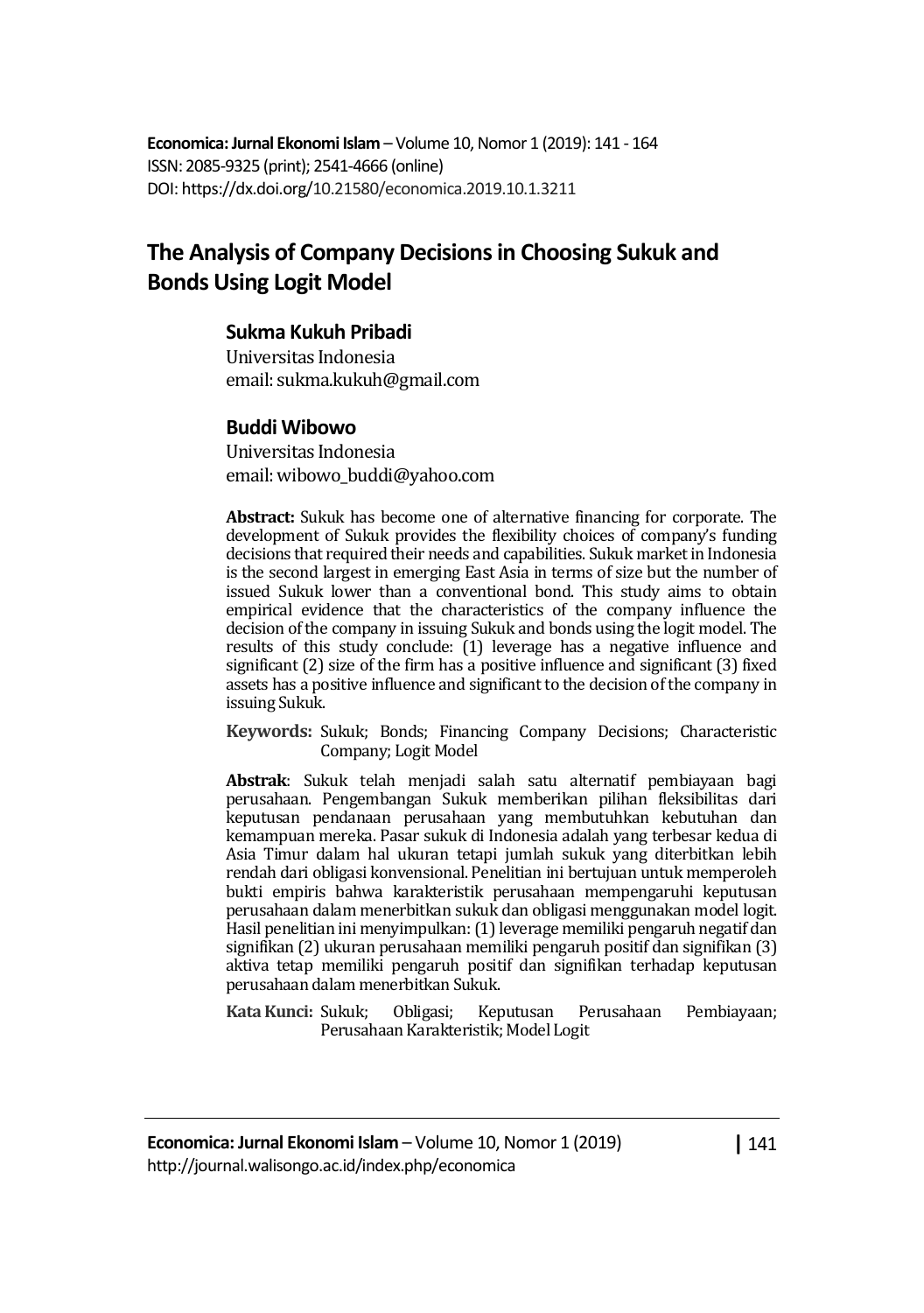Sukma Kukuh Pribadi, Buddi Wibowo

### **Introduction**

Funding is something important to be able to develop its business for the company. There are two main models of the world financial system for corporations to obtain funding sources, bank-based systems, and marketbased systems. In some developed countries, the role of the capital market is very large in supporting corporate funding needs and even the capital market has become the foundation of the country's business and economy. Many capital market instruments are known as funding sources, namely stocks and bonds.

In addition to the increase in the conventional financial industry, the global Islamic finance industry has continued to increase over the past 20 years in both Muslim-majority and non-Muslim countries. The types of products and financial instruments based on sharia principles have also been circulating. One of them is sharia-based bonds known as Sukuk. Sukuk issuance was first started in Bahrain in 2001. The issuance of Sukuk was then followed by Britain which issued Sukuk in 2014. The UK is even committed to making its country the center of the world financial system and the center of Islamic finance in the western world. In general, the principles and concepts of Sukuk issuance resemble the principles and concepts of conventional bond issuance. The difference lies in the product, the mechanism of issuance and the use of funds that must be in accordance with sharia principles.

Based on the Islamic Finance Development Report in 2017 the total assets of the Islamic finance industry amounting to USD 2,202 billion at the end of 2016 and Sukuk ranked the second largest with a value of USD 344.77 billion or 16% of the total assets of the Islamic finance industry (Thomson Reuters 2017). Indonesia contributed USD 81.839 billion or around 11.5% of the total world Islamic financial assets. With the value of these assets,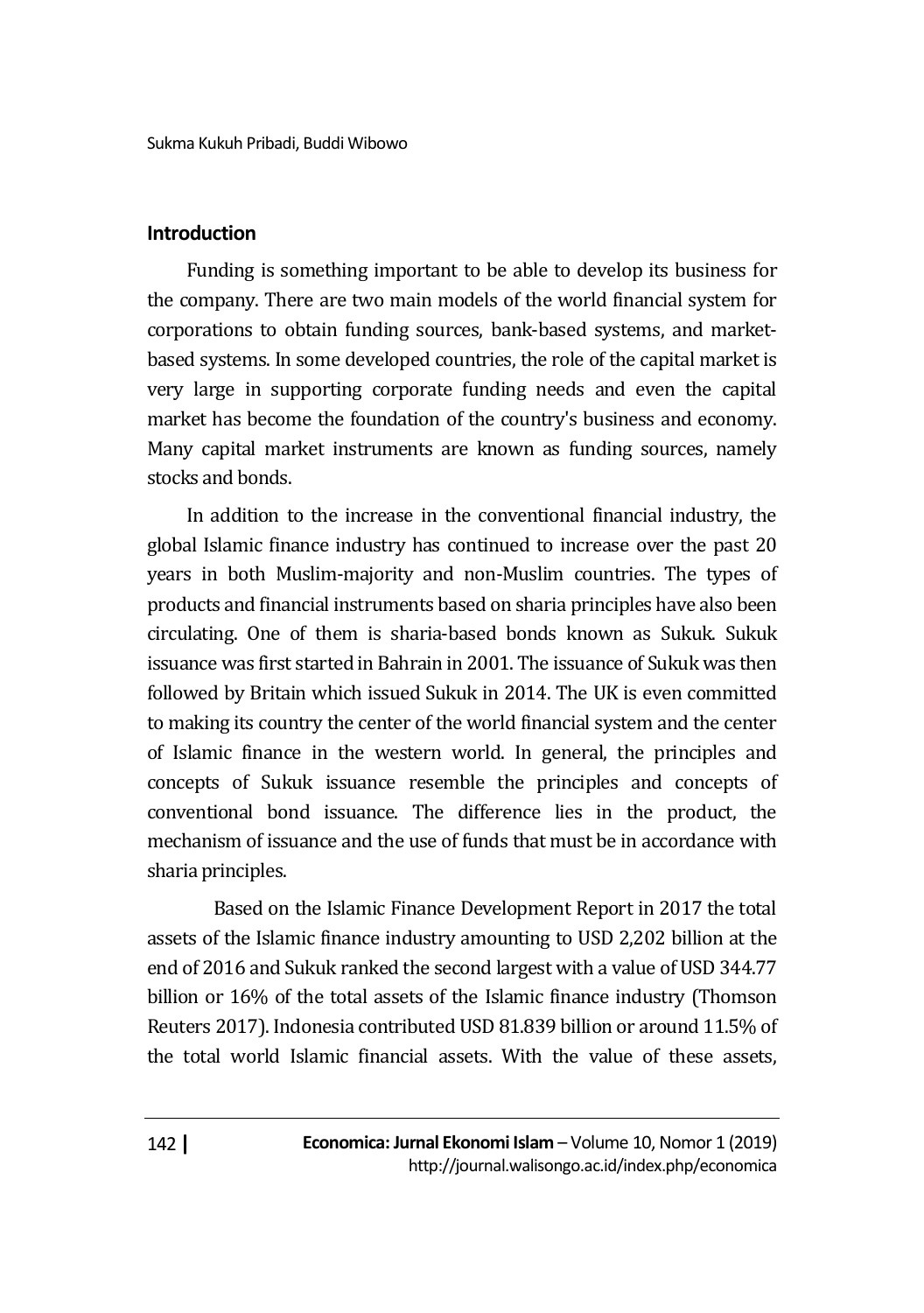Indonesia is in the seventh position as the largest country that has a contribution to the Islamic finance industry.

The development of the capital market industry, especially the bond or bond market in Indonesia, is increasingly conducive and increasing in 2017. This increase can be seen from the value of new issuance of corporate bonds in 2017 which reached 161.36 trillion rupiah or an increase of 40.23% from 2016 of 115.06 trillion rupiah. The total value of new bonds is dominated by issuers from the financial sector with a value of 97 trillion rupiah or 60% of the total new issuance nominal.

Compared to conventional bonds, in Indonesia, Sukuk is still a new thing. Sukuk issuance is still considered less popular than the issuance of bonds. According to the Islamic Finance Development Report in 2017, in terms of issuance, Indonesian Sukuk is ranked 10th, while the first position is occupied by Malaysia. As of the end of 2017, the value of Sukuk issuance in the global market reached a value of USD 99.5 billion. Indonesia ranked 5th as the country with the largest outstanding Sukuk value or by 7.3%. The first position is occupied by Malaysia which is followed by Saudi Arabia and the UAE by becoming the country with the largest market share when viewed from the total outstanding Sukuk in the world. The first Sukuk issuer in Malaysia, namely Shell MDS Sdn. Bhd in 1990.

In the past 5 years, corporate Sukuk issuance in Indonesia has continued to increase. Until the end of December 2017, the Financial Services Authority (OJK) recorded a total accumulation of corporate Sukuk that had been issued in Indonesia as many as 137 Sukuk, an increase of 24.5% from the previous year. The total nominal value of accumulated Sukuk issuance during 2017 was IDR 26.39 trillion. While the number of outstanding Sukuk (outstanding) until the end of December 2017 recorded 79 corporate Sukuk from 37 issuers with a nominal value of 15.7 trillion rupiah or an increase of 32.49% (YTD).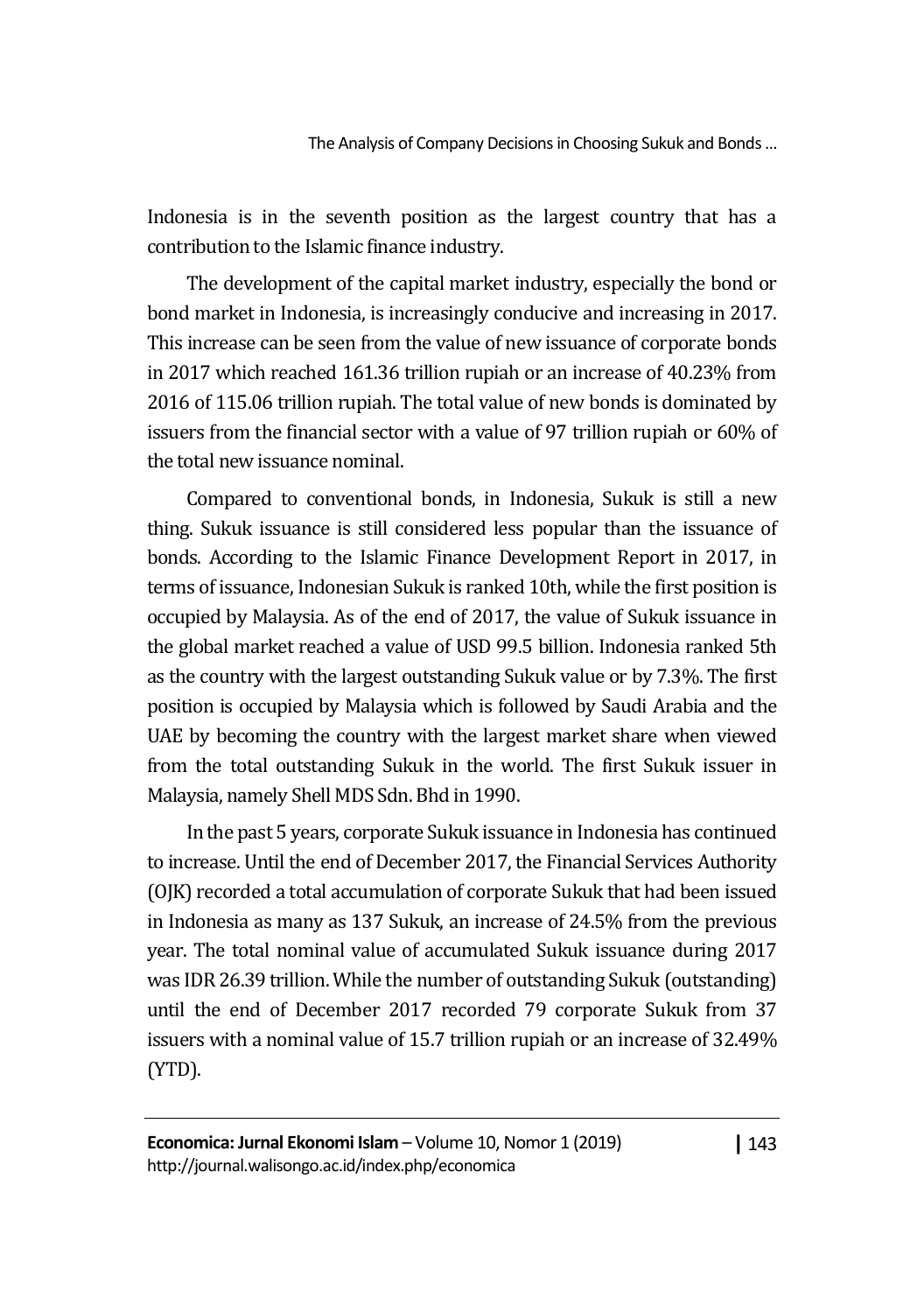In general, Sukuk issuance contracts used in issuing corporate Sukuk in Indonesia are Ijarah and Mudharabah contracts. Matters related to Sukuk issuance have been regulated and in accordance with the DSN-MUI fatwa No. 40/DSN-MUI/X/2003 concerning the Capital Market and General Guidelines for the Implementation of Sharia Principles in the Capital Market and three BAPEPAM-LK regulations currently the Financial Services Authority (OJK) which are related to sharia securities governing issuance, contracts, and criteria in issuing sharia securities lists (DES) which were refined in 2009 and 2012 (Dewan Syariah Nasional 2003). In Indonesia, DSN-MUI is an institution whose task is to establish, supervise and make guidelines for implementing fatwa related to securities or financial instruments and capital markets which are in accordance with Islamic sharia. According to OJK data, out of 79 corporate Sukuk currently in circulation, there are 62 corporate Sukuk (78.48%) using Ijarah contracts and 17 corporate Sukuk (21.52%) using Mudharabah contracts with a nominal value of 11.6 trillion rupiah for Ijarah and 4.14 trillion rupiah for Mudharabah.

The development of the Islamic capital market in 2018 especially in corporate Sukuk issuance is a positive thing. With the increase in the value of corporate Sukuk issuance, it is a positive trigger that will attract investors to be able to invest in the capital market profitably and lawfully. The increase in the number of corporate bonds and corporate Sukuk issuance of each country can be caused due to various factors. Factors or motives that affect the issuers in issuing corporate bonds can be in the form of internal conditions of each issuer or economic conditions in the country. Issuers also must have different and relevant motives underlying the decision to issue corporate bonds and Sukuk with various tenors, coupons, and Sukuk types as alternative sources of financing.

For companies, the development of capital market instruments for corporate and Sukuk bonds provides flexibility in the choice of funding sources that can be used in accordance with the needs and capabilities of the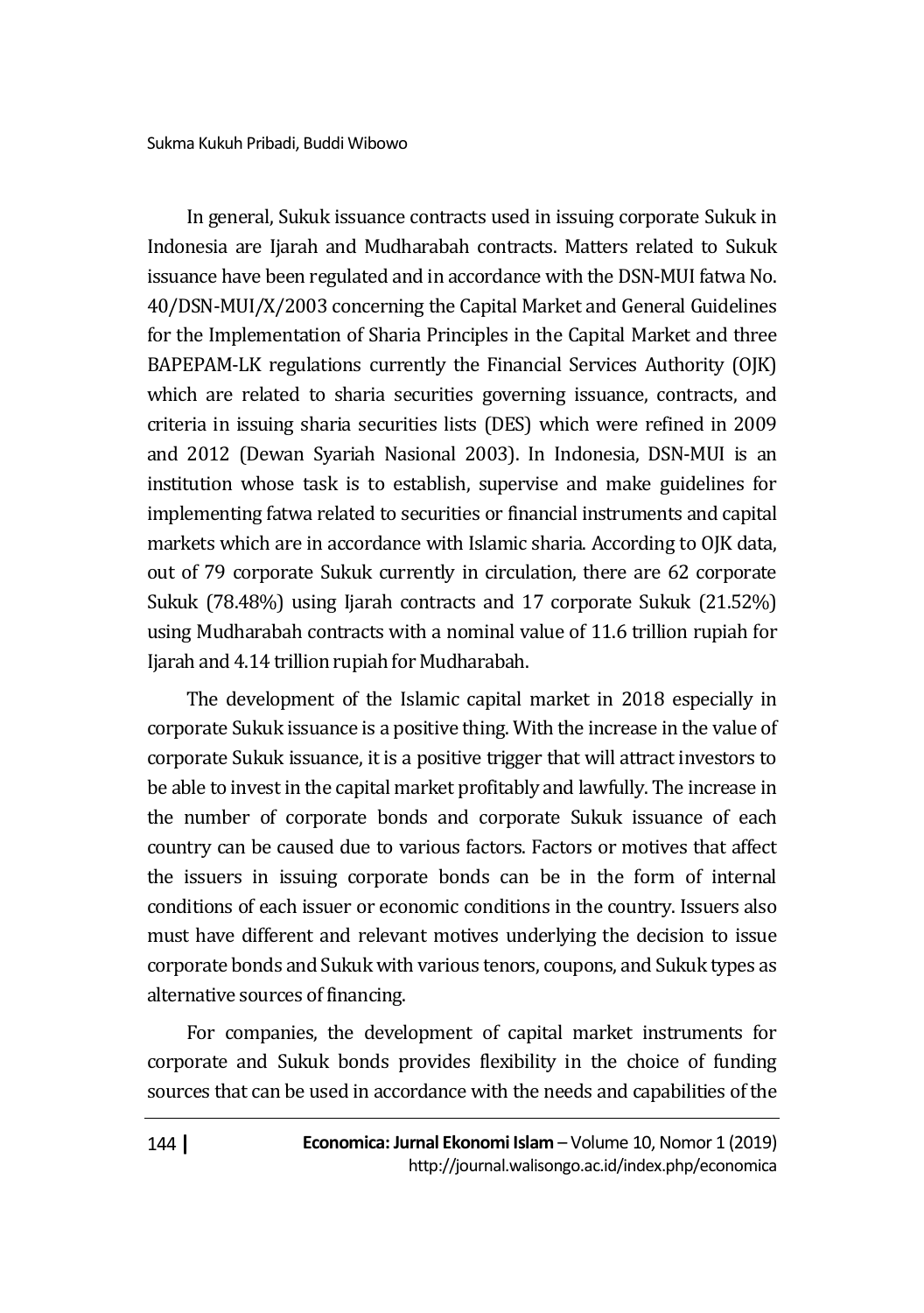company so that the objectives can be fulfilled. The company has alternative funding through the issuance of conventional bonds or Sukuk issuance as a funding source. However, the company's motivation to issue Sukuk compared to issuing conventional bonds has not been widely studied.

Empirical studies in previous studies related to company decisions about issuing Sukuk and conventional bonds show mixed results. Johnson (1997) argues that the proportion of fixed assets in the company's balance sheet is negatively related to the proportion of non-bank debt. This shows that financial institutions, especially non-banks, are riskier companies compared to other companies. Whereas, Denis and Mihov (2003) did not find a relationship between fixed assets and the possibility of loans from nonbank institutions. However, companies with investment-grade categories are more likely to like loans from banks. Carey, Post, and Sharpe (1998) provide evidence that banks serve low-risk borrowers while non-bank financial institutions better serve high-risk borrowers.

Previous research has explored many factors that influence company decisions in issuing different financial instruments. The decision of the company chosen includes the choice of the type of debt that will be issued in accordance with the characteristics of a particular company. In a study conducted by Azmat, Skully, and Brown (2014) and Mohamed, Masih, and Bacha (2015) about the choice of conventional bonds and Sukuk issuance in Malaysia, it was revealed that the choice of publishers in choosing Sukuk or conventional bonds was not the same.

Grassa and Miniaoui (2018) provides evidence that in relation to larger debt and a longer period of time, companies prefer to issue Sukuk rather than conventional bonds. While related to the quality of credit ratings, shows a positive correlation with the issuance of conventional bonds and a negative correlation with Sukuk issuance. Nagano (2016) findings show that in Malaysia, Sukuk publishers prefer this instrument to other external financing tools, and this choice is not related to the availability of internal funds. In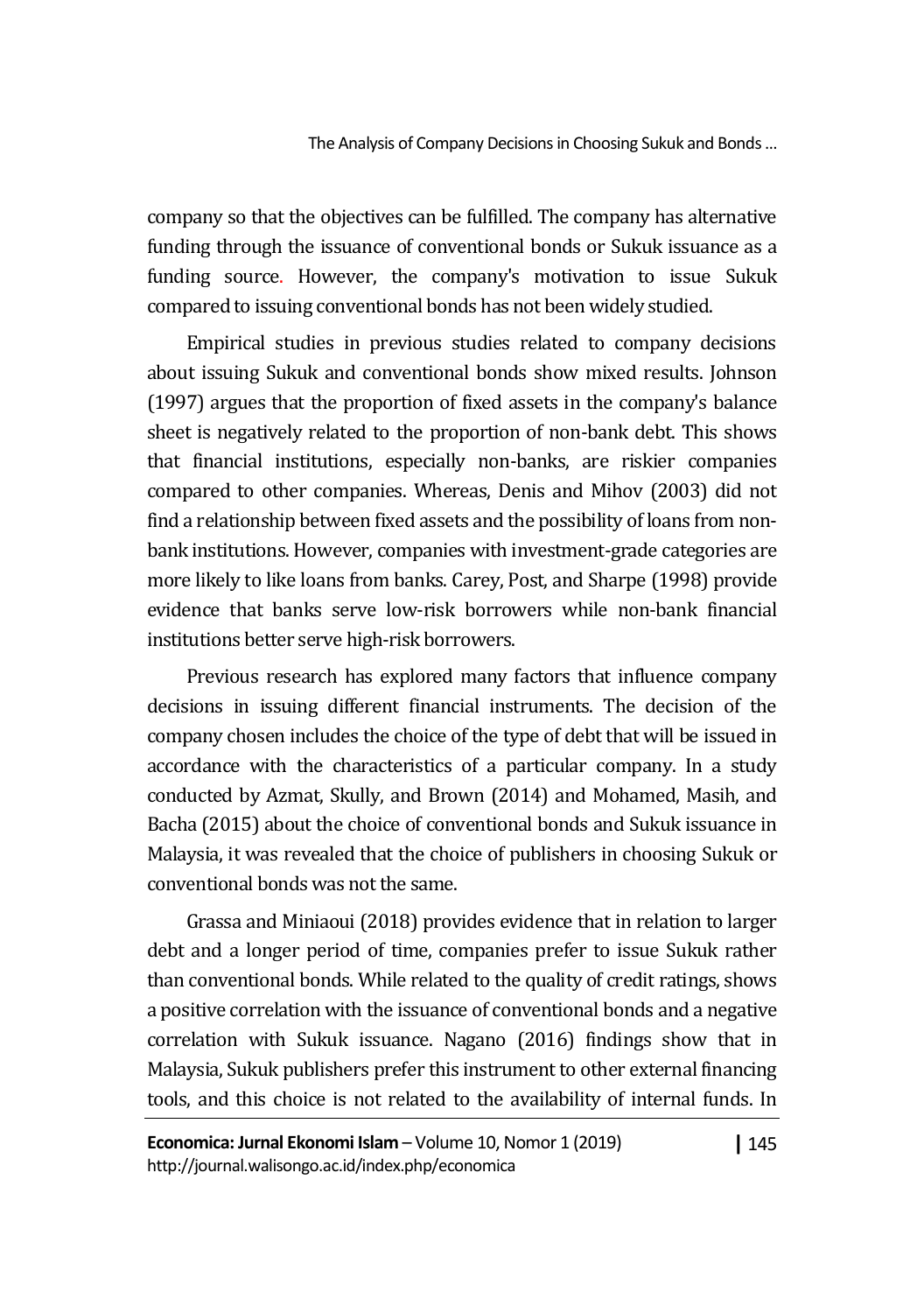addition, Sukuk issuance is considered to contribute to the increase in the company's stock profit. This means that the choice to issue Sukuk rather than conventional bonds has a significant influence on shareholder value. Therefore, in Malaysia, Sukuk issuance is preferred because of the unique benefits that standard external financing does not have.

In line with previous research, Arena and Howe (2009) also found that companies that have better credit quality in the leverage ratio and outstanding subordinated debt, are more likely to make loans from banks than to issue debt. Shirasu and Xu (2007) found that good quality Japanese companies had left the bank and switched to the bond market, while lowquality companies turned towards bank debt. Banks in Japan tend to lend to large companies.

Lin et al. (2013) studied the relationship between the ownership structure of the borrowing company and its choice to obtain a source of debt. Their findings provide evidence that the difference between the control rights and the cash flow rights of the borrowers' largest shareholders has a significant impact and a negative correlation to the company's dependence on bank debt financing.

Based on this background, this research was conducted to find out what factors influenced the company to issue sukuk and bonds and how much accuracy the logit model was used to predict the probability of a company to issue sukuk and bonds.

### **Literature Review**

According to Harjito and Martono (2005) there are four main types of decisions that can be taken by management in financially related companies, namely (1) investment decisions (investment decisions), (2) financing decisions (financing decisions), (3) dividend distribution decisions (dividend decision) and (4) liquidity decisions (liquidity decision). In finance, capital structure is used as one way for companies to finance their assets or projects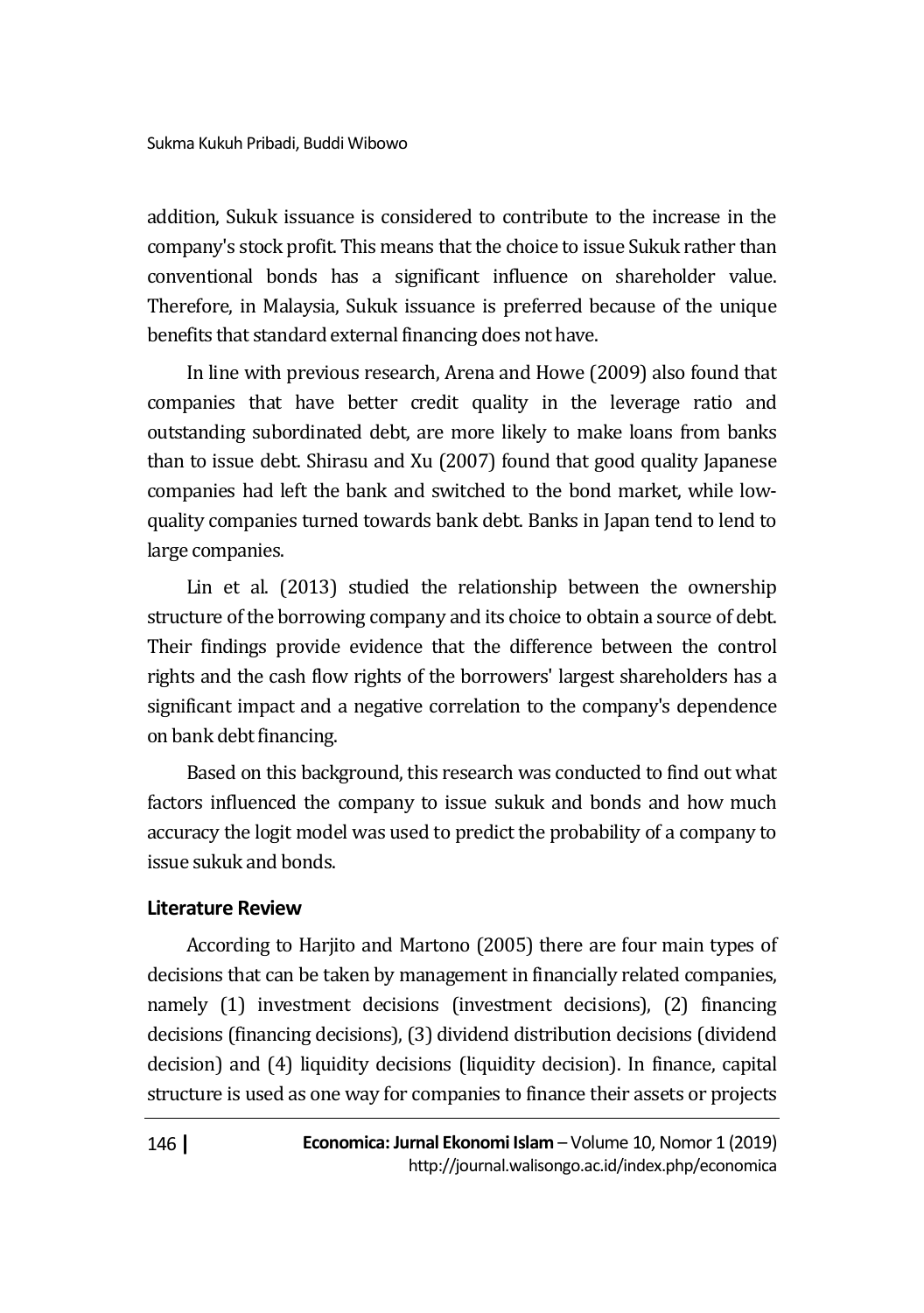through several combinations of securities consisting of equity securities and debt securities. According to Hanafi and Halim (2012), there are several theories regarding capital structure including:

### **Traditional Approach**

This approach argues that companies can change the capital structure to obtain an optimal structure. This capital structure can affect the value of the company.

## **Modigliani-Miller Theorem**

This theory was introduced by Franco Modigliani and Merton Miller in 1958. They introduced a basic form of capital structure known today. This theorem reveals that the optimal capital structure is a capital structure that maximizes firm value. The optimal capital structure must have 99.9% debt and no equity effects.

## **The Trade-Off Theory**

This theory reveals that there are advantages to financing using debt. The trade off theory in capital structure allows for bankruptcy costs as compensation costs in an effort to balance the benefits of using debt as a tax protector called the tax benefit of debt. This theory refers to how much equity and debt are used in financing based on costs and benefits.

## **Pecking Order Theory**

The pecking order theory was popularized by Myers in 1984. This theory explains the hierarchy of the Company's funding sources. This theory reveals that the priority of the company's funding sources is financing originating from internal sources. When internal financing sources are no longer sufficient, the Company will issue debt securities. Financing using equity securities is used as the Company's last resort if external financing is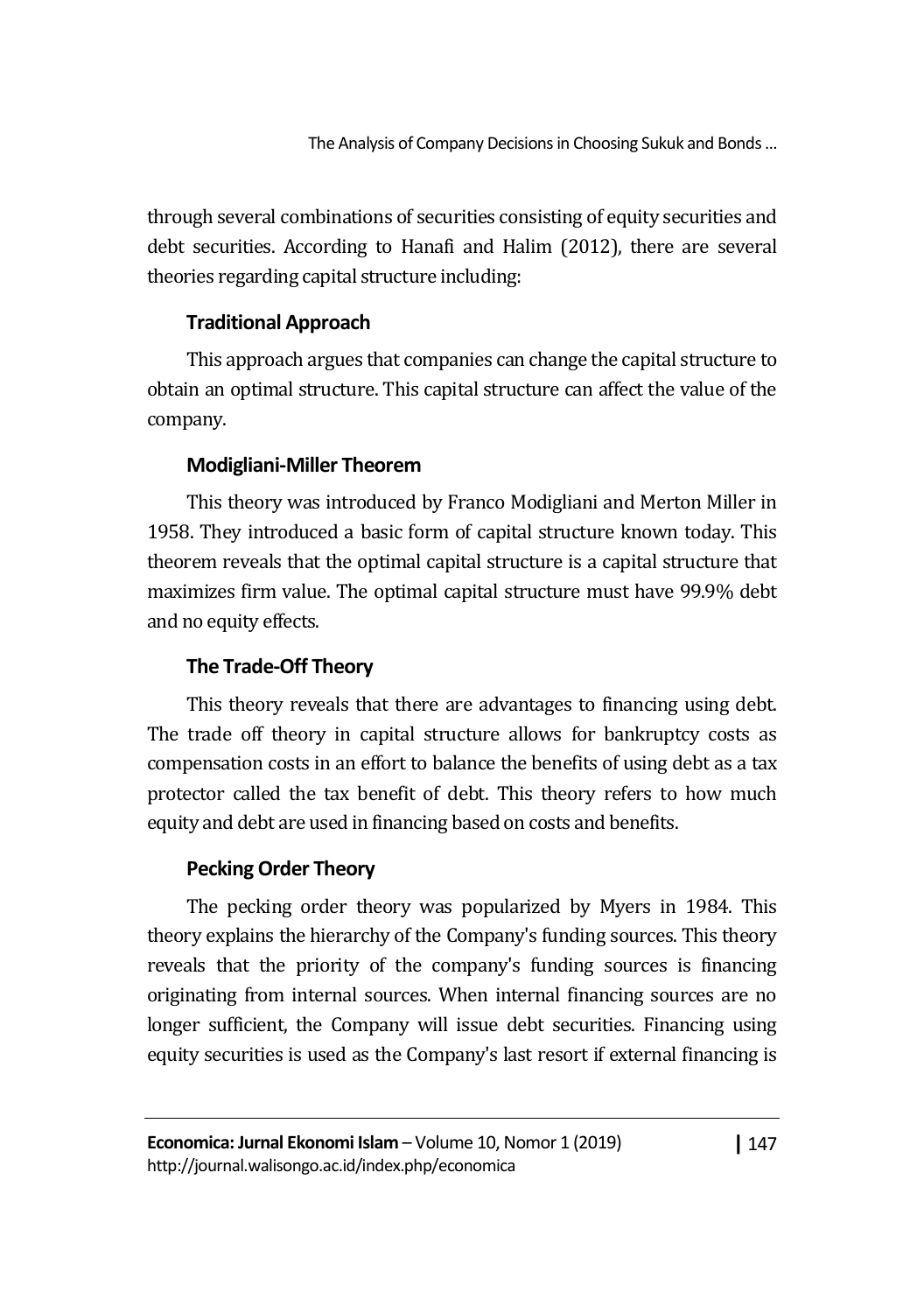needed. In this theory, the selection of issuance of debt securities can be considered as a signal that the Company needs external funding.

### **Theory of Information Asymmetry and Signaling**

Asymmetry theory argues that parties related to the company do not have the same information about the prospects and risks of the company. There are others who have better information about the company, usually company managers. Differences between investors and managers that cause information asymmetry. Signaling theory is a theory where the capital structure is a signal that managers convey to the market. Companies that increase debt can be seen as companies that have good prospects. It is hoped that investors will raise this signal as something positive.

Bonds according to Brigham and Houston (2012) are long-term contracts where the borrower agrees to pay interest and principal loans on a certain date to the bondholders. Publisher-based bonds are divided into three types, namely: (1) regional bonds (municipal bonds), (2) government bonds, (3) corporate bonds.

Based on interest rates, bonds are divided into four types, namely: (1) zero coupon bonds, which are sold at a discounted price, but at maturity investors will receive payment of their debt in full, (2) fixed rate (FR) bonds are these bonds provide the same coupon value or fixed interest rate until the maturity date of the bond. (3) variable rate (VR) bonds are bonds whose value of coupon payment changes or uses floating interest rates throughout the period of coupon payments to maturity, (4) mixed fixed rate and variable rate bonds are types of bonds that have coupon values varying throughout period of coupon payment until maturity. For example, payment of bond coupons for the first 12 months uses a fixed interest rate and the remaining coupon payments to maturity use floating interest rates.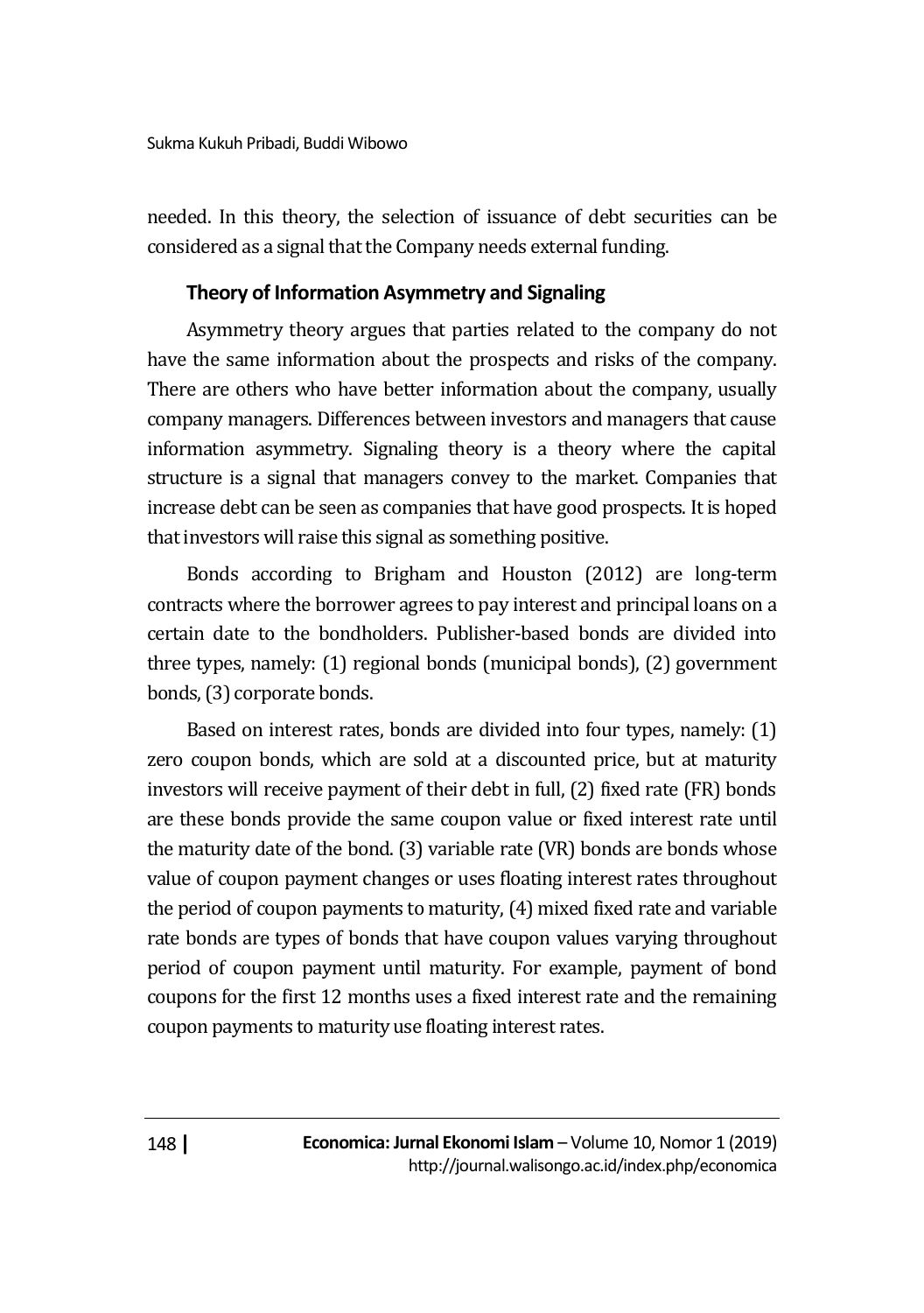Bond rating (bond rating) is a character symbol given by a bond rating agent to indicate the default risk of a bond issued. Bond ratings according to PT PEFINDO can be seen as table 1:

| <b>Ratings</b> | Interpretation            |
|----------------|---------------------------|
| idAAA          | Superior                  |
| idAA           | Very Strong               |
| idA            | <b>Strong</b>             |
| idBBB          | Adequate                  |
| idBB           | Somewhat weak             |
| idB            | Weak                      |
| GCC            | Vulnerable                |
| idD/dSD        | Default/Selective Default |

**Table 1.** Bond Ratings

Source: PT PEFINDO (2018)

Based on the Accounting and Auditing Organization for Islamic Financial Institutions/(AAOIFI 2003), Sukuk is a security with the same denomination value that represents individual ownership in a portfolio of assets that meet current or future requirements (Vinnicombe 2010). According to DSN-MUI in the DSN-MUI Fatwa Number 32/DSN-MUI/IX/2002, Islamic bonds (Sukuk) as a long-term security issued by issuers based on sharia principles that require issuers to pay income in the form of profit sharing/margin/fee to Sukuk holders and promises to repay the principal at maturity.

Some types of Sukuk based on the Accounting and Auditing Organization for Islamic Financial Institutions/AAOIFI include: (1) Sukuk Mudharabah, which is Sukuk based on Mudharabah contracts, namely cooperation agreements between two or more parties, namely between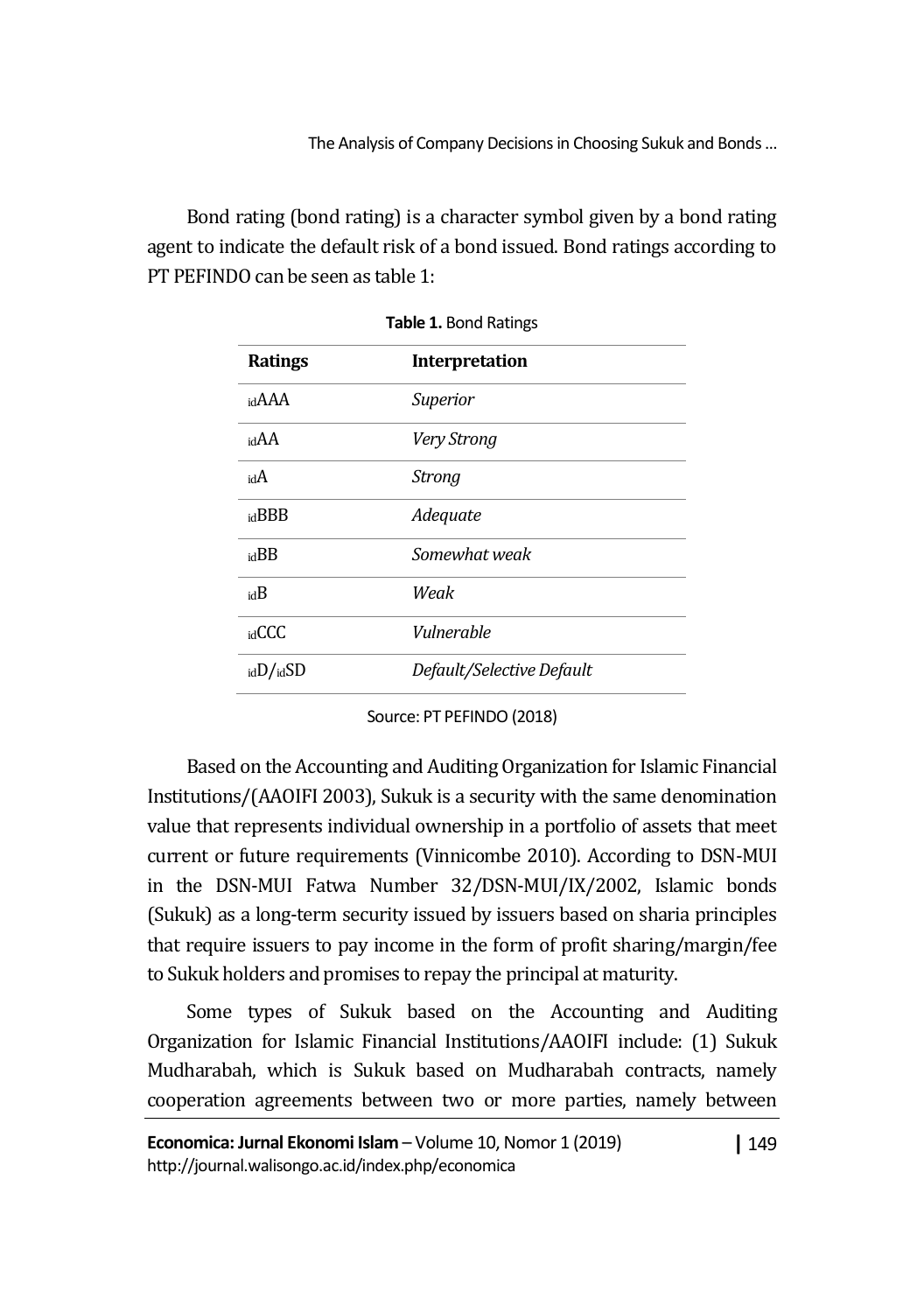investors or capital owners with owners services, (2) Sukuk Ijarah, namely Sukuk which is based on the Ijarah contract, namely leasing agreement on an asset, (3) Sukuk Musyarakah, which is Sukuk based on cooperation contract in combining capital and profit and loss together according to the initial contract, ( 4) Sukuk Istisna, which is a Sukuk based on the financing contract of a project in which the way the period of delivery of goods and the price of goods are agreed upon by the parties.

While the characteristics of Sukuk are generally owned as follows: (1) Sukuk is a certificate or proof of ownership of an tangible asset or beneficial title, (2) Has income that is profit or profit sharing, adjusted to the type of contract, (3) Activities that financed by Sukuk and all matters related to Sukuk issuance must be in accordance with sharia principles and free from elements of usury, gharar and maysir, (4) Issuance of Sukuk through Special purpose vehicle (SPV). SPV as a third party that functions as a Sukuk issuer, trustee represents investors and as a government counterpart in asset transfer transactions, (5) Sukuk must have an underlying asset.

The difference between Sukuk and conventional bonds based on the Accounting and Auditing Organization for Islamic Financial Institutions (AAOIFI) can be shown in the table 2:

| <b>Parameters</b>           | <b>Sukuk</b>                                                          | <b>Bond</b>                                                |
|-----------------------------|-----------------------------------------------------------------------|------------------------------------------------------------|
| <i><u><b>Issuer</b></u></i> | Government or corporate                                               | Government or corporate                                    |
| Characters                  | Ownership certificate for an<br>asset                                 | Debt statement                                             |
| Revenue                     | Profit sharing and capital gain<br>(if traded in secondary<br>market) | Coupon and capital gain (if<br>traded in secondary market) |
| Tenor                       | Starting from the short to<br>medium term                             | Starting from short to long<br>term                        |
| Underlying                  | Require underlying asset                                              | Does not require underlying                                |
|                             |                                                                       |                                                            |

**Table 2.** The Comparison Between Sukuk and Bond

150 **|**

**Economica: Jurnal Ekonomi Islam** – Volume 10, Nomor 1 (2019) http://journal.walisongo.ac.id/index.php/economica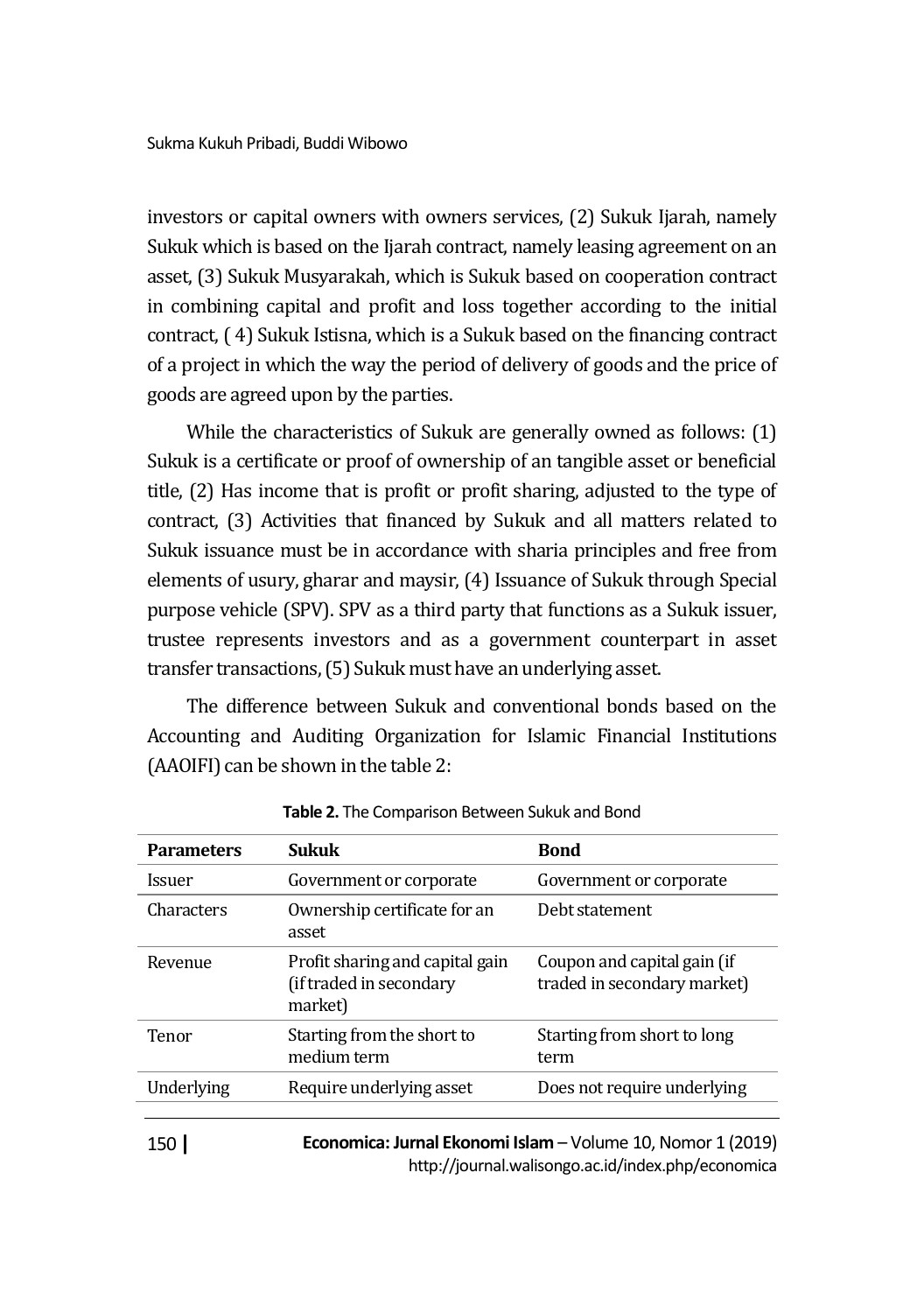| <b>Parameters</b>      | <b>Sukuk</b>                                                        | <b>Bond</b>                                    |
|------------------------|---------------------------------------------------------------------|------------------------------------------------|
| asset                  |                                                                     | assets                                         |
| Related parties        | Obligor (issuer), Special<br>Purpose Vehicle (SPV), and<br>investor | Issuer, trustee, underwriter,<br>and investor. |
| Price                  | Market price                                                        | Market price                                   |
| Payment par<br>value   | <b>Bullet or amortization</b>                                       | <b>Bullet or amortization</b>                  |
| Utilization of<br>fund | In accordance with sharia<br>principles                             | free                                           |

Source: (AAOIFI 2015)

### **Methods**

### **Sources and Research Methods**

This study uses descriptive analysis research design that is by explaining the results obtained from data collected and processed and tested and analyzing the relationships that occur between the variables studied. This research is a quantitative method where the data obtained is secondary data in the form of Sukuk and bond data from 2013 to 2017 which are still outstanding and other secondary data such as financial statements from each company.

The research uses Sukuk and corporate bonds data that are published and still circulating from 2013 to 2017 obtained from the Indonesia Bond Pricing Agency (IBPA). Furthermore, the researcher uses audited financial statements from each company to obtain the required data in accordance with the research variables. After data collection and processing is carried out, 68 data of Sukuk and 415 bonds are obtained, so that the data is adjusted to the research variables. This study aims to look at variables that affect companies in issuing Sukuk and bonds.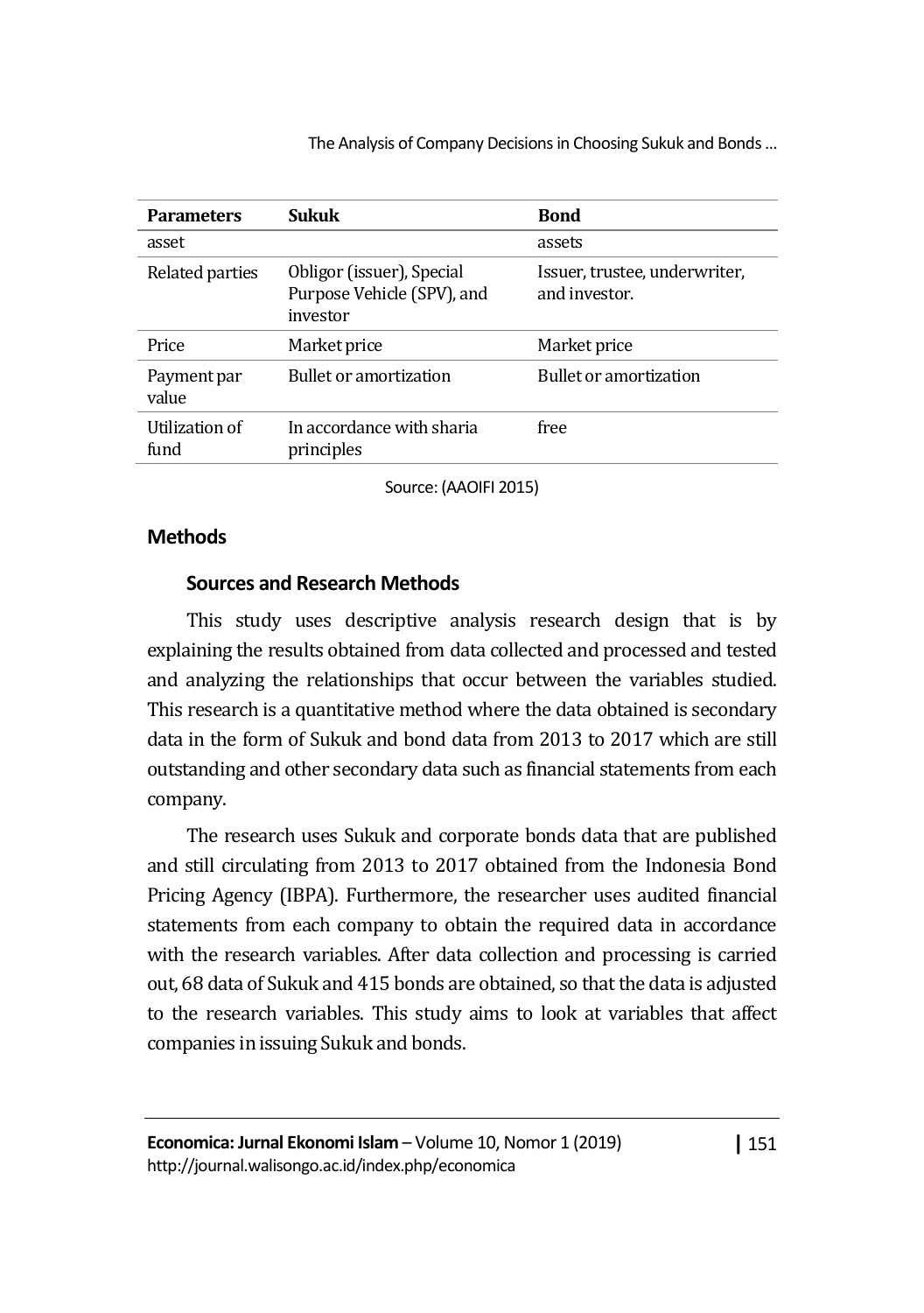Sukma Kukuh Pribadi, Buddi Wibowo

#### **Model Logit**

The analysis used in this study is logistic binary regression using the logit model. The logit model is a non-linear probability econometric regression method, where the dependent variable is a dummy variable that follows the logistic distribution function. The logit model is used to be able to test the probability of the dependent variable with the independent variable. This study uses this model because it has 2 (two) categories in the dependent variable. The dependent variable in this study is the probability of the company to decide on the use of funding from Sukuk or bonds. The researcher uses a dummy value to determine if the company uses Sukuk and if the company uses bonds. Dummy Sukuk or bond variable as follows:

 $P = 0$ : If company choose bonds; and

 $P = 1$ ; If company choose sukuk.

The independent variables examined in this study were 12 independent variables. The free variables are as table 3:

| <b>Variables</b> | <b>Description</b> | <b>Measurement</b>                                                                                          |
|------------------|--------------------|-------------------------------------------------------------------------------------------------------------|
| Size             | Issuance Size      | Log of total amount issued                                                                                  |
| Tenor            | Issuance Tenor     | Number of years                                                                                             |
| Rating           | Credit Rating      | Issuance rating based on<br><b>PEFINDO</b>                                                                  |
| Leverage         | Leverage           | Debt Equity Ratio (DER)                                                                                     |
| Age              | Age                | Issuer age                                                                                                  |
| Leverage Ratio   | Leverage Ratio     | Long term debt/total assets                                                                                 |
| Firm Size        | Firm Size          | Log of total assets                                                                                         |
| Earning Growth   | Earning Growth     | $\frac{\text{EBIT}_{t}-\text{EBIT}_{t-1}}{\text{EBIT}_{t-1}}$<br>$EG =$<br>x 100                            |
| Sales Growth     | Sales Growth       | $\frac{\text{Sales}_{\text{t}} - \text{ Sales}_{\text{t}-1}}{\text{Sales}_{\text{t}-1}}$<br>$SG =$<br>x 100 |
|                  |                    |                                                                                                             |

|  |  | Table 3. The Independent Variables |  |
|--|--|------------------------------------|--|
|--|--|------------------------------------|--|

152 **|**

**Economica: Jurnal Ekonomi Islam** – Volume 10, Nomor 1 (2019) http://journal.walisongo.ac.id/index.php/economica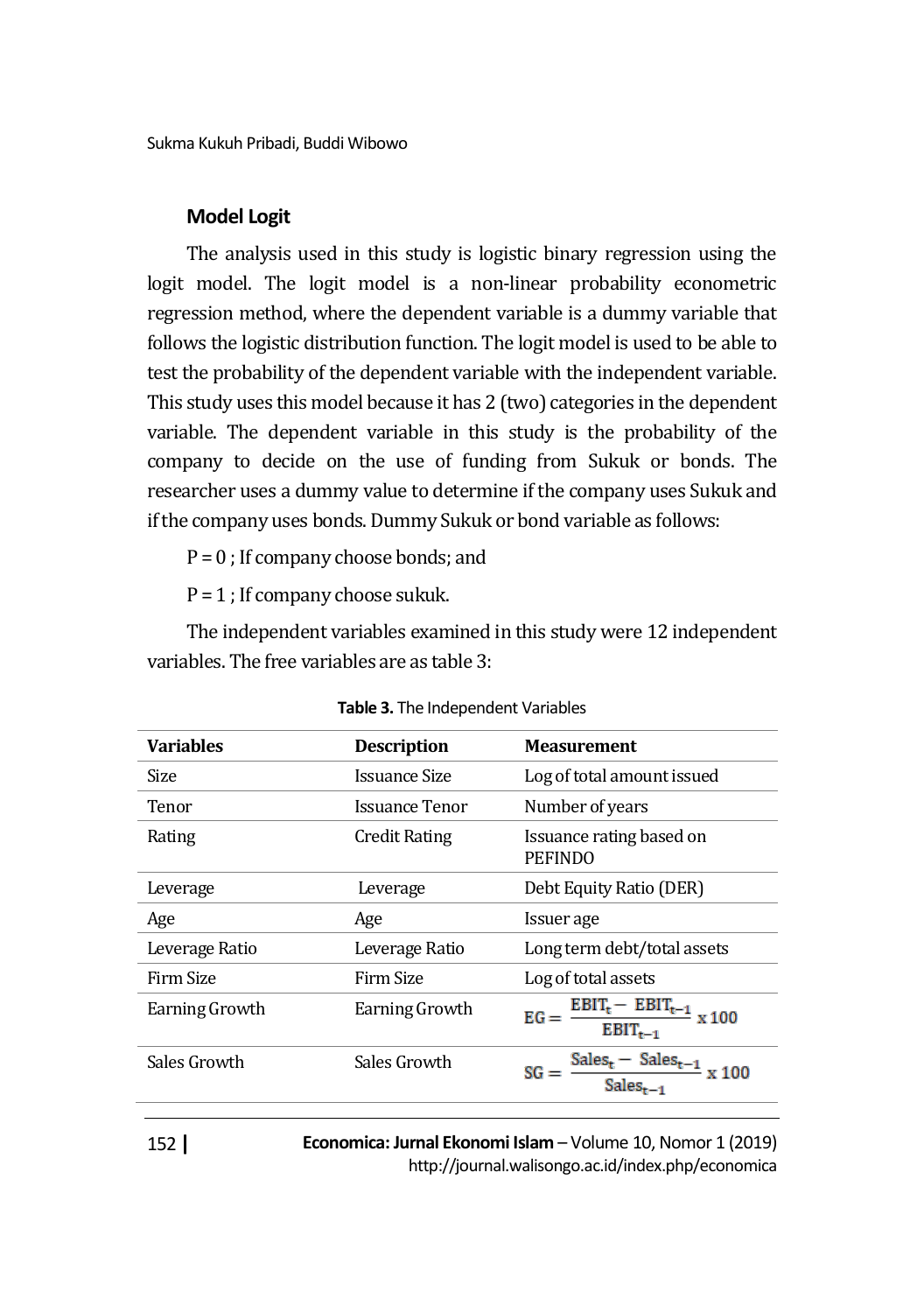| <b>Variables</b>       | <b>Description</b>  | <b>Measurement</b>                                |
|------------------------|---------------------|---------------------------------------------------|
| Return on Assets (ROA) | <b>ROA</b>          | Net Income<br>$ROA = \frac{1}{Total Aset}$ x 100  |
| <b>Fixed Assets</b>    | <b>Fixed Assets</b> | Based On Company's Financial<br><b>Statements</b> |
| Cash Flow              | Cash Flow           | Based On Company's Financial<br><b>Statements</b> |

The independent variables in this study will be used in the logit model, namely : (i) Size ; (ii) Tenor ; (iii) Rating ; (iv) Leverage ; (v) Umur Perusahaan ; (vi) Leverage Ratio; (vii) Ukuran Perusahaan; (viii) Earning Growth; (ix) Sales Growth ; (x) Return on Assets; (xi) Fixed Assets; dan (xii) Cash Flow.

The model in this study is to determine the probability (tendency) of free variables that can influence the company's decision to issue Sukuk and bonds. Based on the number of variables examined, the logit model that will be used in this study is as follows:

**Ln (p/1-p) = α+ β1SIZE + β<sup>2</sup> TENOR + β<sup>3</sup> RATING + β<sup>4</sup> LEV+ β<sup>5</sup> AGE + β<sup>6</sup> LTDA + β<sup>7</sup> LA +β8 EG + β<sup>9</sup> SG + β<sup>10</sup> ROA +β<sup>11</sup> FA + β<sup>1</sup> + ε** 

The probability value in the logit model can be explained as follows:

$$
Li = \ln\left(\frac{pi}{1 - pi}\right) = \beta 1
$$

#### **Research Samples**

Not all Sukuk and bonds recorded in the 2013 to 2017 period meet the requirements to be sampled because companies that issue Sukuk or bonds do not have complete financial report data. And based on predetermined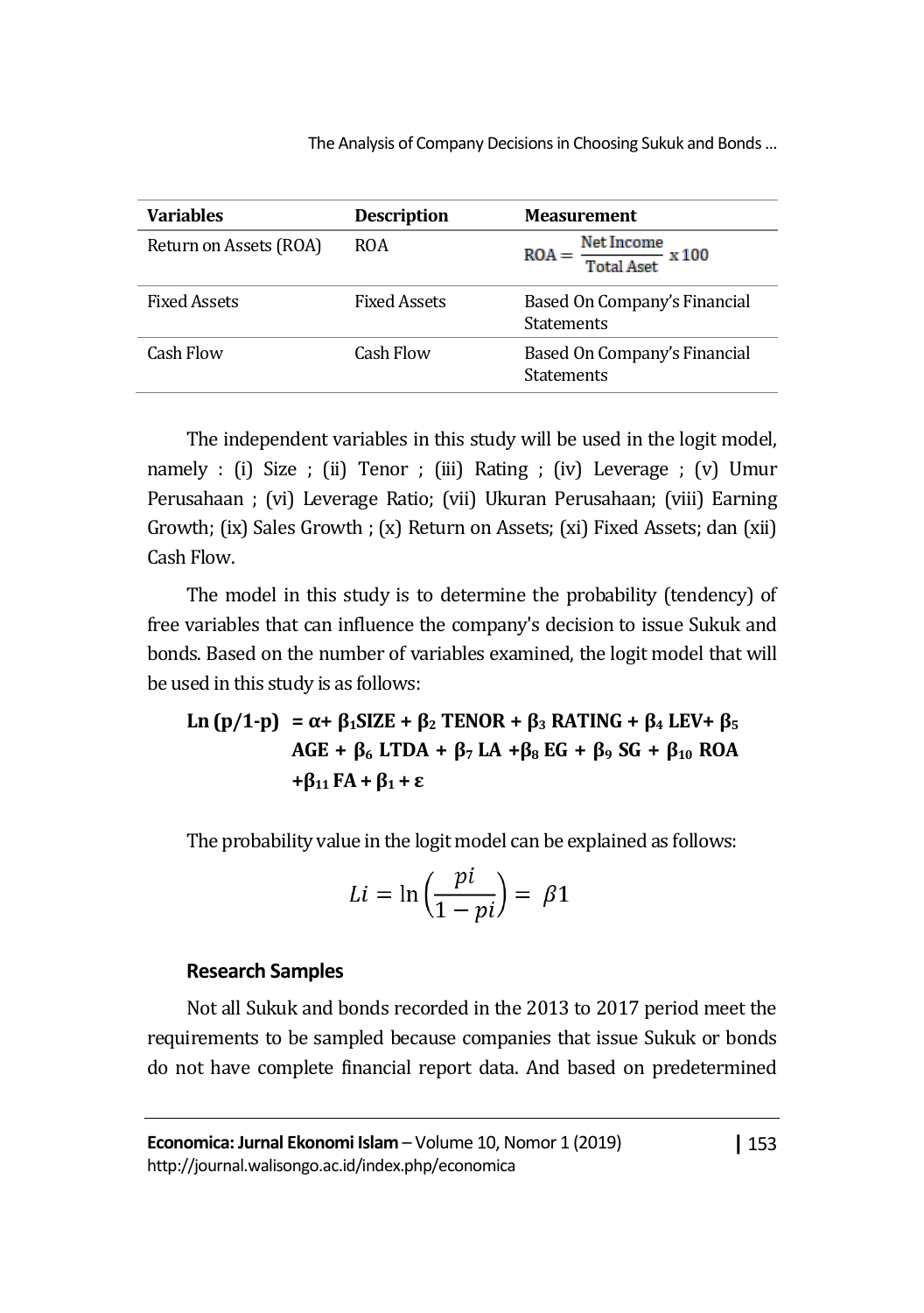Sukma Kukuh Pribadi, Buddi Wibowo

criteria obtained 68 Sukuk and 415 bonds to be sampled. The sample selection process is shown in table 4:

| Criteria                                                                                       | N   |
|------------------------------------------------------------------------------------------------|-----|
| Registered and outstanding sukuk and bond on The<br>Indonesia Stock Exchange from 2013 to 2017 | 527 |
| Sukuk or bond that does not have financial report data.                                        | 44) |
| Total                                                                                          | 483 |

|  | Table 4. Samples Selection |  |  |
|--|----------------------------|--|--|
|--|----------------------------|--|--|

Source: Indonesian Bond Pricing Agency (2017)

#### **Descriptive Statistics**

Based on the results of data processing using SPSS 25, descriptive results were obtained which illustrated simply the independent variables tested in this study. Descriptive analysis of the independent variables studied can be seen in Table 5.

|                              | N   | Minimum    | <b>Maximum</b> | Mean      | <b>Std. Deviation</b> |
|------------------------------|-----|------------|----------------|-----------|-----------------------|
| Size (in trillion<br>rupiah) | 483 | 22.5638    | 29.1250        | 26.714080 | 1.1362924             |
| Tenor                        | 483 | 1          | 30             | 4.88      | 2.653                 |
| Rating                       | 483 | 1          | 7              | 6.17      | 1.040                 |
| LEV                          | 483 | .0091      | .9365          | .679777   | .1945440              |
| AGE                          | 483 | 3          | 159            | 43.84     | 30.706                |
| <b>LTDA</b>                  | 483 | .0010      | 1.1212         | .290200   | .2377237              |
| LA                           | 483 | 27.6679    | 34.8277        | 31.409670 | 1.7211508             |
| EG                           | 483 | $-39.0153$ | 2.1586         | $-480485$ | 4.7025019             |
| SG                           | 483 | $-9738$    | 1.3126         | .088048   | .2221677              |
| ROA                          | 483 | $-0496$    | 9.0361         | .475400   | 1.2539524             |
|                              |     |            |                |           |                       |

**Table 5.** Descriptive Statistics

**Economica: Jurnal Ekonomi Islam** – Volume 10, Nomor 1 (2019)

http://journal.walisongo.ac.id/index.php/economica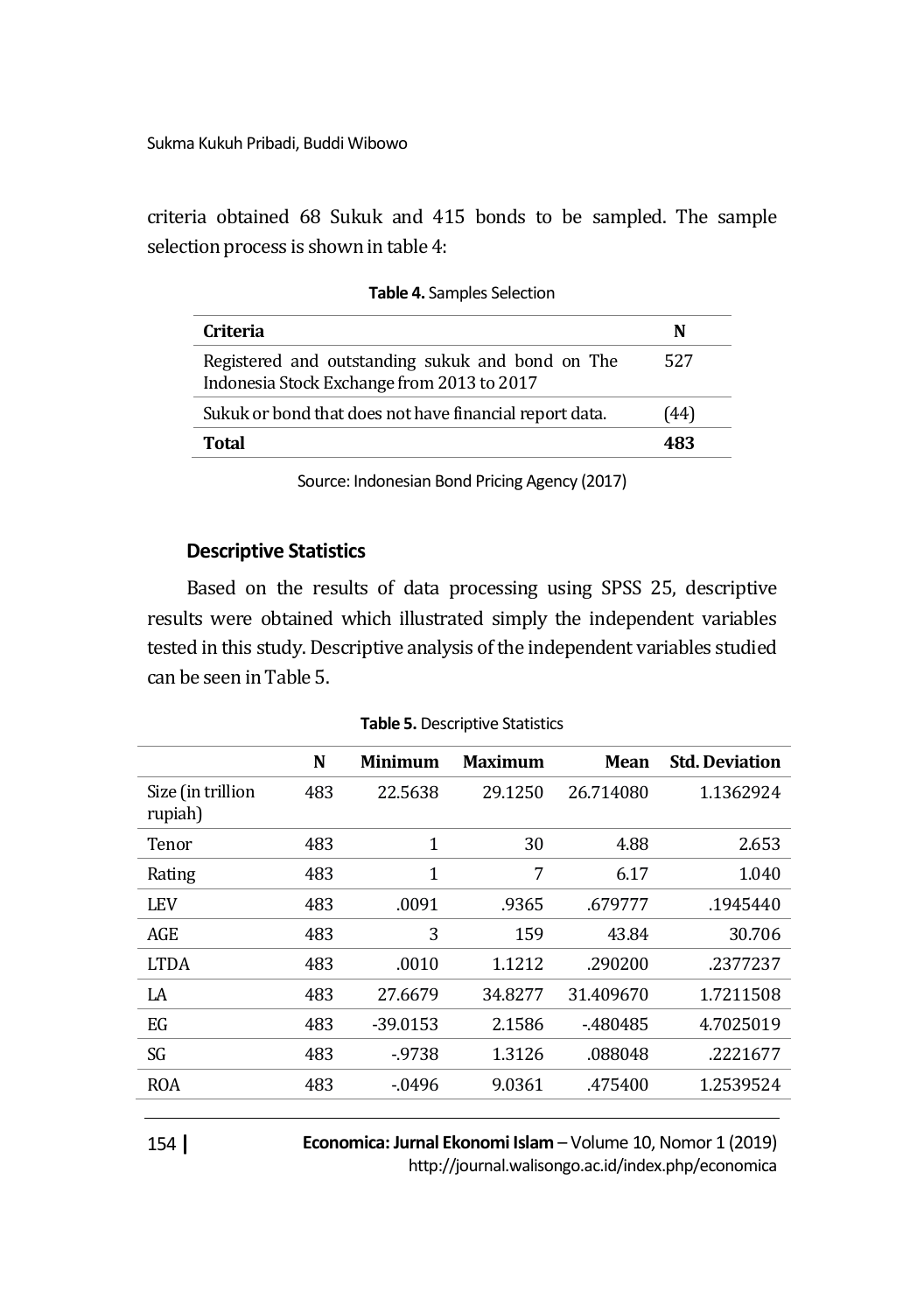|                            | N   | <b>Minimum</b> | <b>Maximum</b> | Mean      | <b>Std. Deviation</b> |
|----------------------------|-----|----------------|----------------|-----------|-----------------------|
| FA (in trillion<br>rupiah) | 483 | .0069          | 1204.5684      | 45.950987 | 194.4849467           |
| CF (in trillion<br>rupiah) | 483 | .0000          | 42.2920        | 4.391655  | 8.9824725             |
| Valid N (listwise)         | 483 |                |                |           |                       |

Sumber : Data penelitian yang diolah

### **Research Hypothesis**

This study will test the Goodness of Fit by using the Hosmer and Lemeshow Test  $H_0$  p with the  $H_0$  acceptability criteria if the significance value (p-value) is obtained > from the specified level (significant level) ( $\alpha$ ). In addition, this study also assessed the model and the accuracy of the use of the logit model. In addition, this study will also test the hypothesis to explain the significance of parameters in the model using the Wald test with the following hypothesis:

- $H_1$  : Size significantly predicts a company to issue Sukuk or bonds.
- H<sup>2</sup> : Tenor is significant for predicting a company to issue Sukuk or bonds.
- $H_3$ : Significant rating to predict a company to issue Sukuk or bonds.
- $H_4$ : Significant leverage to predict a company to issue Sukuk or bonds.
- $H<sub>5</sub>$ : The age of the company is significant to predict a company to issue Sukuk or bonds.
- $H<sub>6</sub>$ : Leverage Ratio is significant to predict a company to issue Sukuk or bonds.
- $H<sub>7</sub>$ : Company size is significant for predicting a company to issue Sukuk or bonds.
- $H_8$ : Earning Growth The company is significant to predict a company to issue Sukuk or bonds.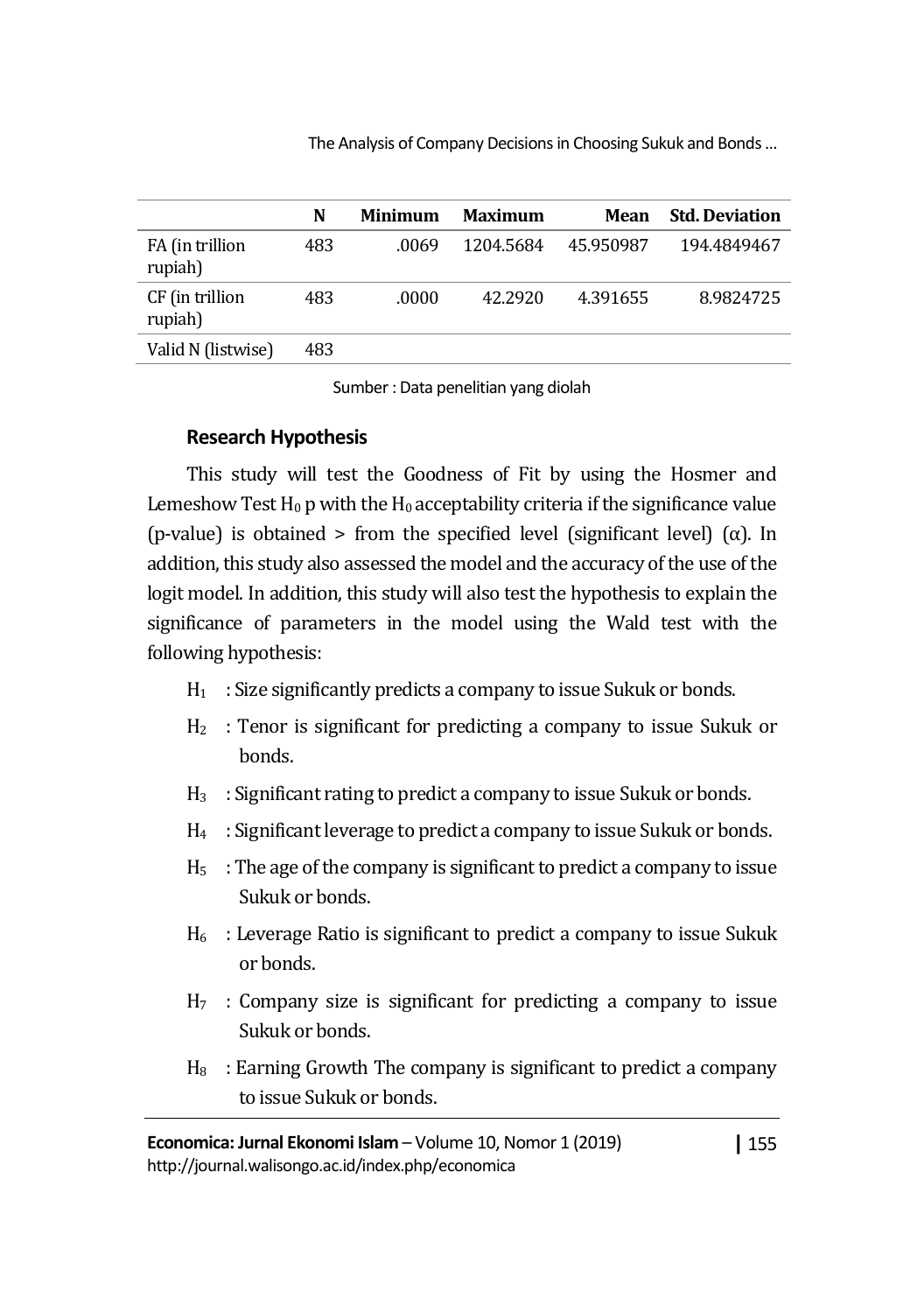- $H_{10}$ : Sales Growth The company is significant to predict a company to issue Sukuk or bonds.
- $H_{11}$ : Return on Assets The company is significant to predict a company to issue Sukuk or bonds.
- H<sup>12</sup> : Company Fixed Assets are significant to predict a company to issue Sukuk or bonds.
- $H_{13}$ : Cash Flow The company is significant to predict a company to issue Sukuk or bonds.

### **Result and Discussion**

### **The Analyst of Model Logit**

The assessment of a model can be seen from the log likelihood value in block 0 (beginning block) and block 1 (method). A model is said to be good if the log likelihood value in block 0 > log likelihood value in block 1. The log likelihood analysis results can be seen in Table 6.

| Iteration History <sup>a,b,c</sup>    |   |                   |              |  |
|---------------------------------------|---|-------------------|--------------|--|
|                                       |   |                   | Coefficients |  |
| Iteration                             |   | -2 Log likelihood | Constant     |  |
| Step 0                                |   | 401.396           | $-1.437$     |  |
|                                       | 2 | 392.674           | $-1.767$     |  |
|                                       | 3 | 392.572           | $-1.808$     |  |
|                                       | 4 | 392.572           | $-1.809$     |  |
| a. Constant is included in the model. |   |                   |              |  |
| b. Initial -2 Log Likelihood: 392.572 |   |                   |              |  |

**Table 6.** Log Likelihood Block 0 (Beginning Block)

c. Estimation terminated at iteration number 4 because parameter estimates changed by less than.001.

**Economica: Jurnal Ekonomi Islam** – Volume 10, Nomor 1 (2019) http://journal.walisongo.ac.id/index.php/economica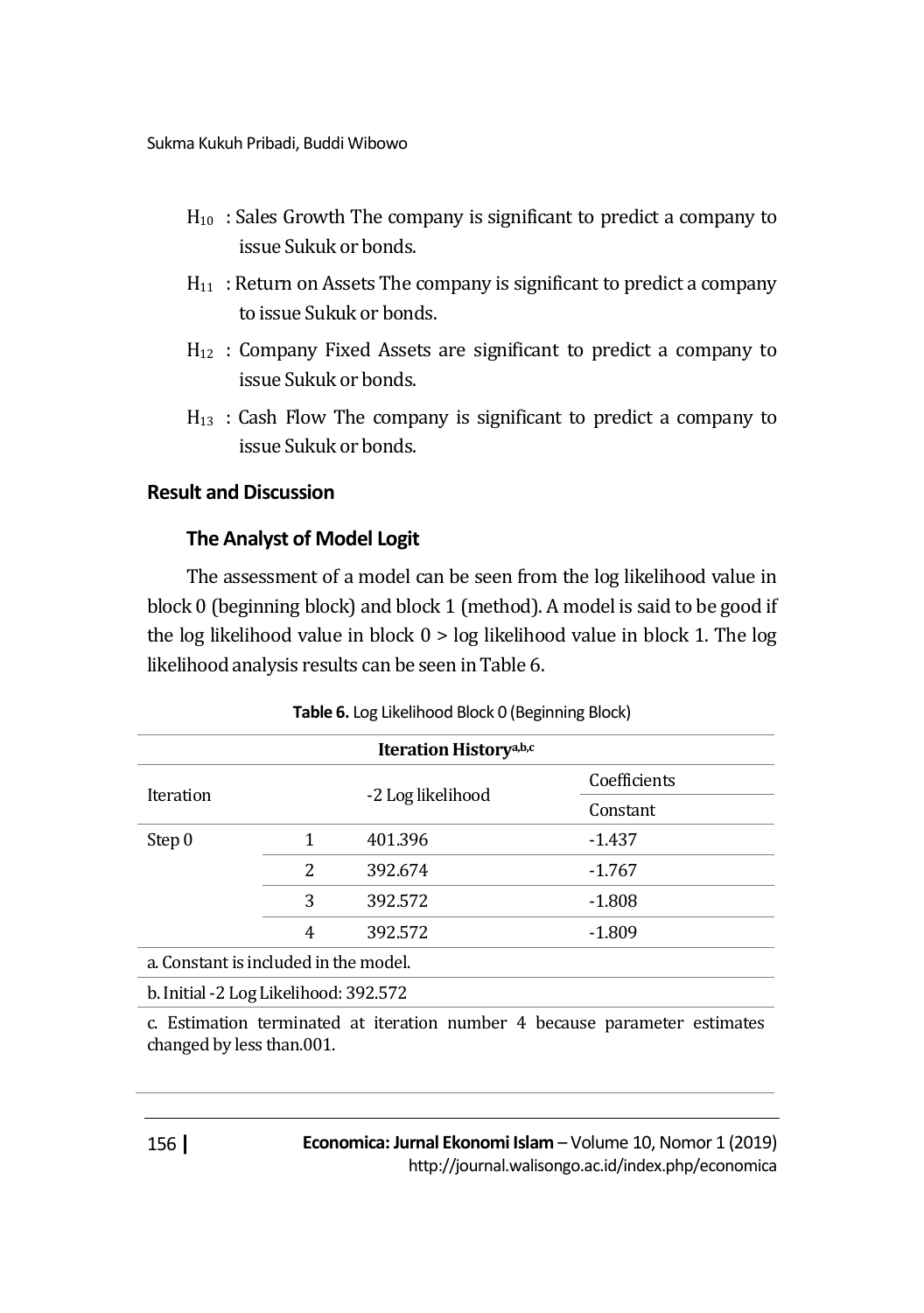| <b>Step</b> | $-2$ Log             | Cox & Snell R | Nagelkerke R  |
|-------------|----------------------|---------------|---------------|
|             | likelihood           | <b>Square</b> | <b>Square</b> |
|             | 268.180 <sup>a</sup> | 227           | .408          |

**Table 7.** Log Likelihood Block 1 (Method)

From the results of the SPSS as shown in table 7, the log likelihood value in block 0 was 392,572 > log likelihood in block 1 of 268,180. So that it can be said that the logit model is good model. Based on Table 7, it can be seen that the value of Nagelkerke R2 which describes the relationship between the dependent variables can be explained by the independent variable. The interpretation of this value is equal to R2 in multiple regression, which means that the variability of the independent variable in this model is 40.8% and 59.2% is the other independent variables outside the model.

After the result of logit model is good, then the Hosmer and Lemeshow Test are carried out to test the Goodness of Fit and determine whether the formed logit model is correct or not. The value of the Goodness of Fit from the data can be seen from the Hosmer and Lemeshow Test as in Table 8.

| Step | Chi-square | Df | Sig. |
|------|------------|----|------|
|      |            |    |      |

**Table 8.** Hosmer anda Lemeshow Test

The model made also needs to be tested for its performance by calculating the accuracy of the predictions and errors produced. The logit model in this study was formed based on the cut-off value of 0.5. The cut off value is a limiter in the dependent variable. In this study, it can be interpreted that the cut-off value is a barrier between companies that choose Sukuk and companies that choose bonds. The results of the logit model statistics with a cut off value of 0.5 can be seen in the following table 9:

**|** 157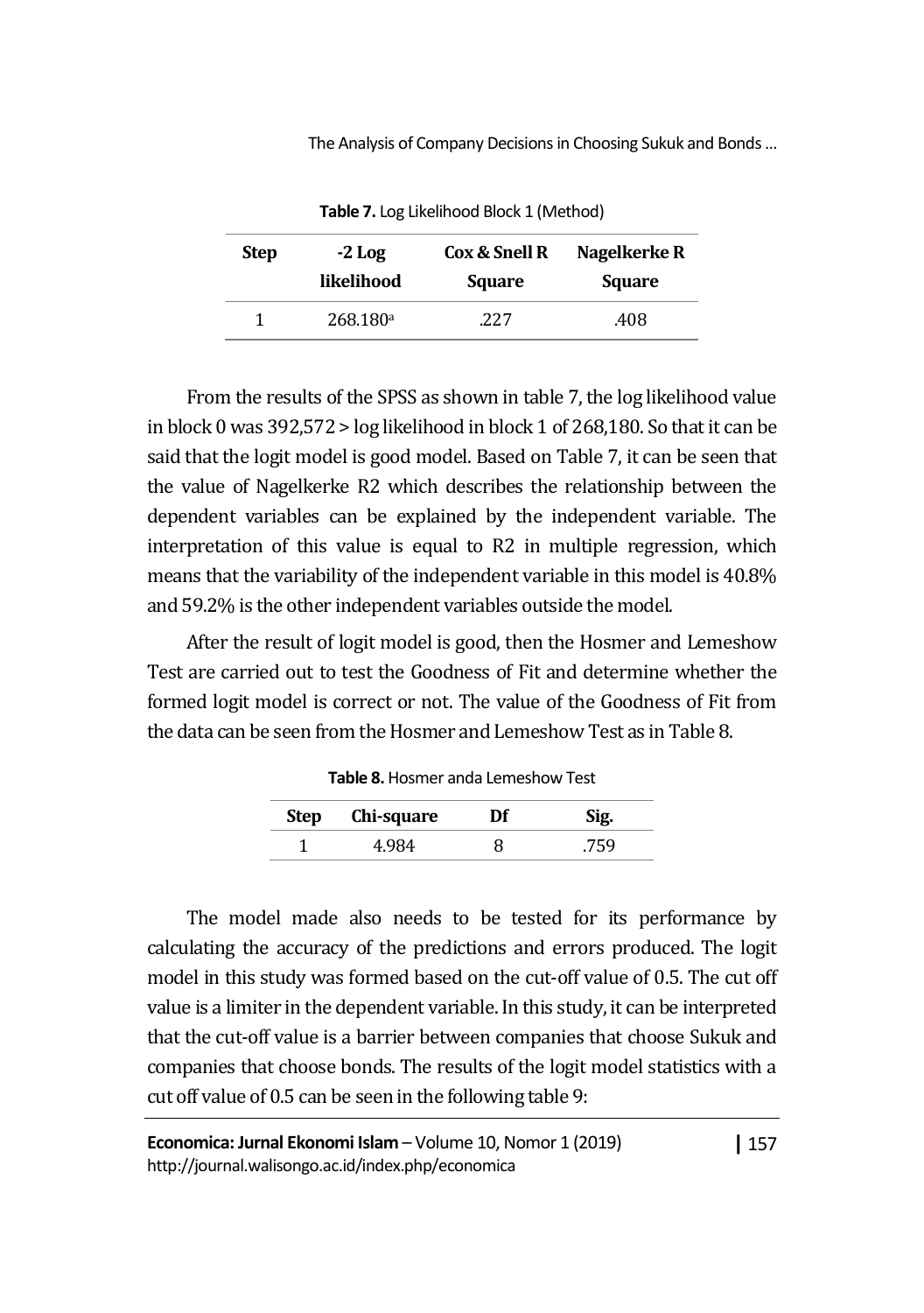|                    |          | <b>Predicted</b> |              |                           |  |  |
|--------------------|----------|------------------|--------------|---------------------------|--|--|
| <b>Observed</b>    |          | <b>Types</b>     |              |                           |  |  |
|                    |          | <b>Obligasi</b>  | <b>Sukuk</b> | <b>Percentage Correct</b> |  |  |
| Types              | Obligasi | 399              | 16           | 96.1                      |  |  |
|                    | Sukuk    | 44               | 24           | 35.3                      |  |  |
| Overall Percentage |          |                  |              | 87.6                      |  |  |
|                    |          |                  |              |                           |  |  |

|  | <b>Table 9.</b> Classification Table |
|--|--------------------------------------|
|--|--------------------------------------|

#### **a. The cut value is.500**

After analyzing using the logit model by using a cut off value of 0.5, it is obtained a prediction data in the company's decision to issue Sukuk or bonds. It can be seen that from a total sample of 483, the model is able to predict the company's decision to issue bonds as much as 399 bonds with an accuracy percentage value of 96.1%. Whereas from a total of 483 samples, the model was able to predict the company's decision to issue Sukuk as many as 24 Sukuk with an accuracy percentage value of 35.3%. So that when compared to the company's decision to issue bonds or Sukuk, the exact percentage of the model is 87.6%.

#### **Significance Parameters Test**

Testing the significance of parameters in the model was carried out by Wald Test. By using SPSS 25, the test results can be seen in table 10:

|           |            | в        | S.E. | Wald   | Df | Sig. | Exp(B) |
|-----------|------------|----------|------|--------|----|------|--------|
| Step $1a$ | Size       | $-931$   | .148 | 39.722 |    | .000 | .394   |
|           | Tenor      | $-0.010$ | .072 | .021   |    | .885 | .990   |
|           | Rating     | $-126$   | .211 | .352   |    | .553 | .882   |
|           | <b>LEV</b> | $-3.611$ | .965 | 13.986 |    | .000 | .027   |
|           | AGE        | $-0.03$  | .008 | .173   |    | .677 | .997   |
|           |            |          |      |        |    |      |        |

#### **Table 10.** Variables in the Equation

**Economica: Jurnal Ekonomi Islam** – Volume 10, Nomor 1 (2019) http://journal.walisongo.ac.id/index.php/economica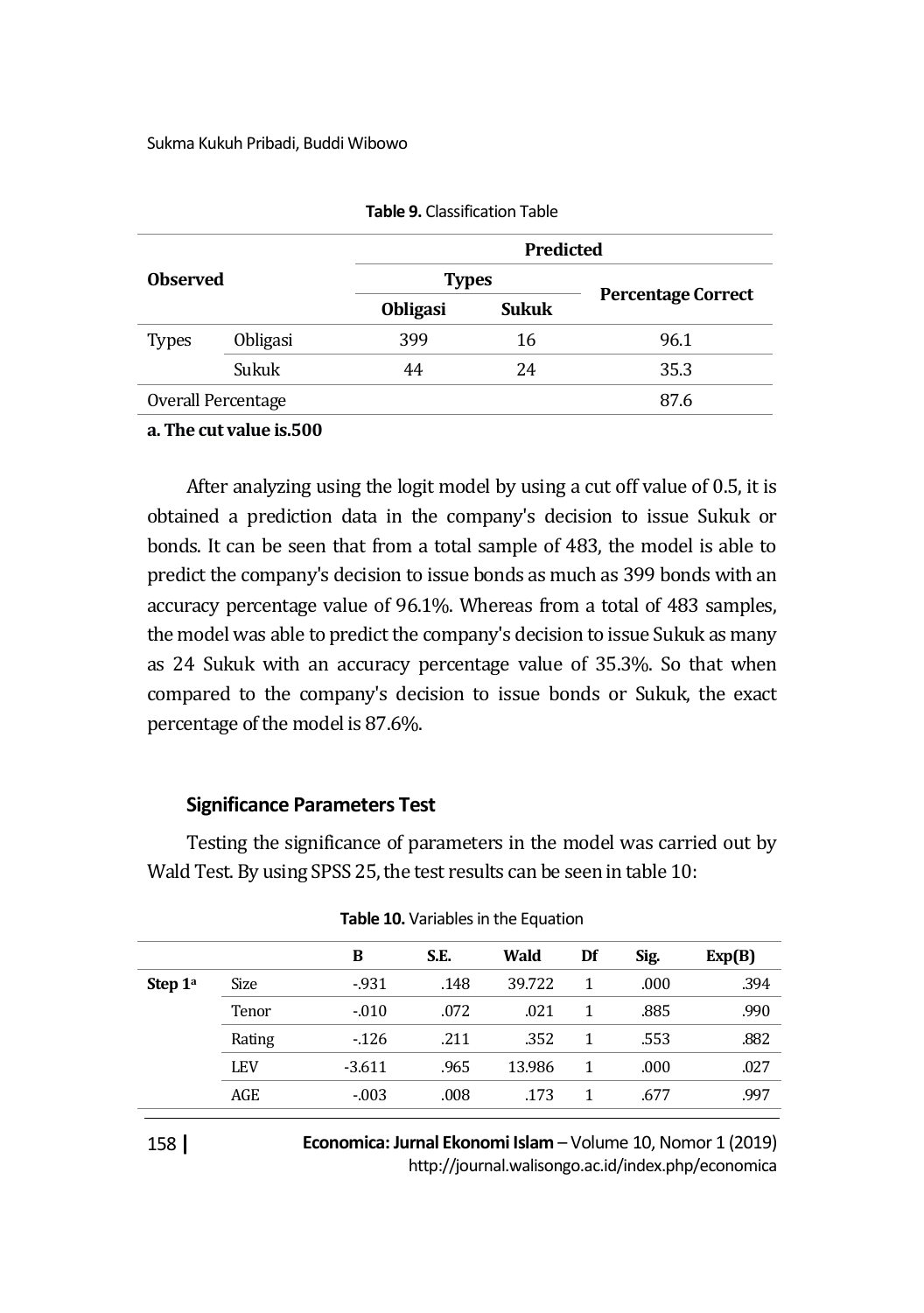|                                                                                                 | <b>LTDA</b> | .011   | 1.045 | .000   | 1 | .991 | 1.011   |
|-------------------------------------------------------------------------------------------------|-------------|--------|-------|--------|---|------|---------|
|                                                                                                 | LA          | .676   | .191  | 12.498 | 1 | .000 | 1.966   |
|                                                                                                 | EG          | $-060$ | .034  | 3.088  | 1 | .079 | .941    |
|                                                                                                 | SG          | $-335$ | .900  | .139   | 1 | .710 | .715    |
|                                                                                                 | <b>ROA</b>  | $-608$ | .368  | 2.726  | 1 | .099 | .544    |
|                                                                                                 | FA          | .004   | .004  | 1.376  | 1 | .241 | 1.004   |
|                                                                                                 | CF          | $-165$ | .107  | 2.386  | 1 | .122 | .848    |
|                                                                                                 | Constant    | 5.094  | 6.263 | .662   | 1 | .416 | 163.024 |
| a. Variable(s) entered on step 1: Size, Tenor, Rating, LEV, AGE, LTDA, LA, EG, SG, ROA, FA, CF. |             |        |       |        |   |      |         |

Based on the data above, the logit model equation in this study can be written as follows:

 $L(x) = ln\left(\frac{p}{1-p}\right)$  $= 5.094 - 0.931$  Size  $- 0.010$  Tenor  $- 0.126$  Rating - 3.611 Leverage - 0.003 Umur Perusahaan  $+$  0.011 Leverage Ratio  $+$  0.676 Size Perusahaan  $-0.060$  Earning Growth  $-0.335$  Sales Growth  $-0.608$  ROA + 0.004 Fixed Assets  $-0.165$  Cash FLow

The established logit model can be used to predict the company's decision whether to issue Sukuk or bonds. Using data from one Sukuk sample, the simulation will be carried out as follows:

$$
\left(\frac{p}{1-p}\right) = e^{-1.8541}
$$
\n
$$
p = \left(\frac{e^{-1.8541}}{1 - e^{-1.8541}}\right) = 0.1857 = 18.57\%
$$

Based on the calculation above the probability value of the company choosing Sukuk compared to the bonds using the model is 18.57%.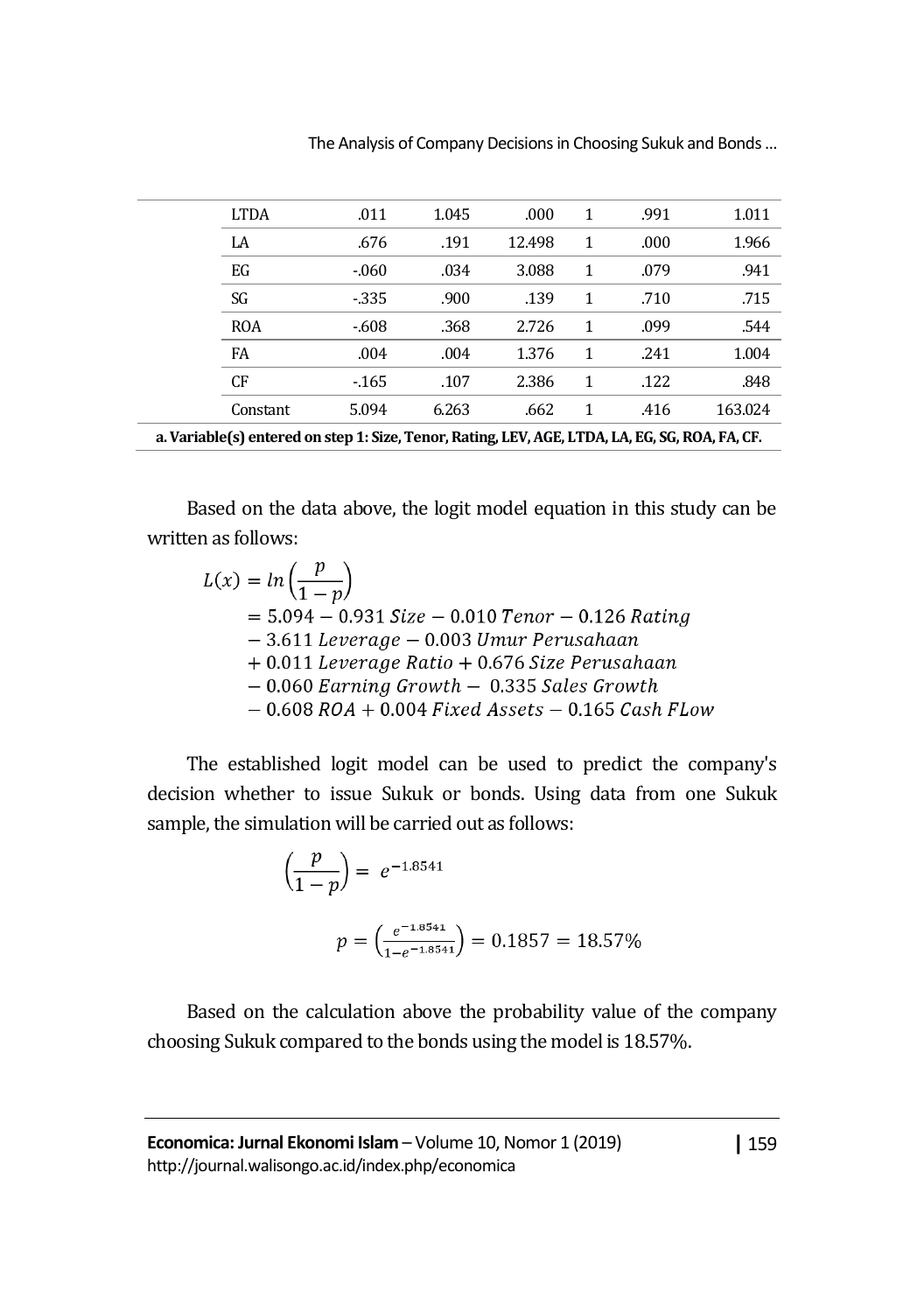### **Proof Hypothesis**

After all the stages in the research are carried out, then the next step is to prove the hypothesis through hypothesis testing with a significance value at  $\alpha$  = 5% (see table 11).

| <b>Hypothesis</b> | Variable            | <b>Measurement</b>                                        | <b>Result</b>           |
|-------------------|---------------------|-----------------------------------------------------------|-------------------------|
| 1                 | Size                | Log of total amount issued                                | $H_0$ rejected          |
| 2                 | Tenor               | Number of years                                           | $H_0$ accepted          |
| 3                 | Rating              | Issuance rating based on PEFINDO                          | $H_0$ accepted          |
| 4                 | Leverage            | Debt Equity Ratio (DER)                                   | H <sub>0</sub> rejected |
| 5                 | Age                 | Issuer age                                                | $H_0$ accepted          |
| 6                 | Leverage Ratio      | Long term debt/total assets                               | $H_0$ accepted          |
| 7                 | Firm Size           | Log of total assets                                       | H <sub>0</sub> rejected |
| 8                 | Earning Growth      | $EG = (EBIT(t)-EBIT(t-1))/EBIT(t-1) \times 100$           | $H_0$ accepted          |
| 9                 | Sales Growth        | $SG = (Sales_{t}-Sales_{t}-1)/Sales_{t}-1) \times$<br>100 | $H_0$ accepted          |
| 10                | Return on Assets    | ROA= (Net Income)/(Total Aset) x 100                      | H <sub>0</sub> accepted |
| 11                | <b>Fixed Assets</b> | Based On Company's Financial Statements                   | $H_0$ accepted          |
| 12                | Cashflow            | Based On Company's Financial Statements                   | $H_0$ accepted          |

**Table 11.**Hypothesis Testing Results.

### **Conclusion**

The variables in the study have a diverse influence on the decisions of companies in issuing Sukuk. Variable size, tenor, rating, leverage, company age, earnings growth, sales growth, return on assets, and cash flow have a negative influence on the company's decision to issue Sukuk. While the variable leverage ratio, company size, and fixed assets have a positive effect on the tendency of companies to issue Sukuk.

Of the various variables studied only 3 (three) variables that significantly influence the company's decision to issue Sukuk. These variables are the amount of nominal financing value (size) needed by the company, the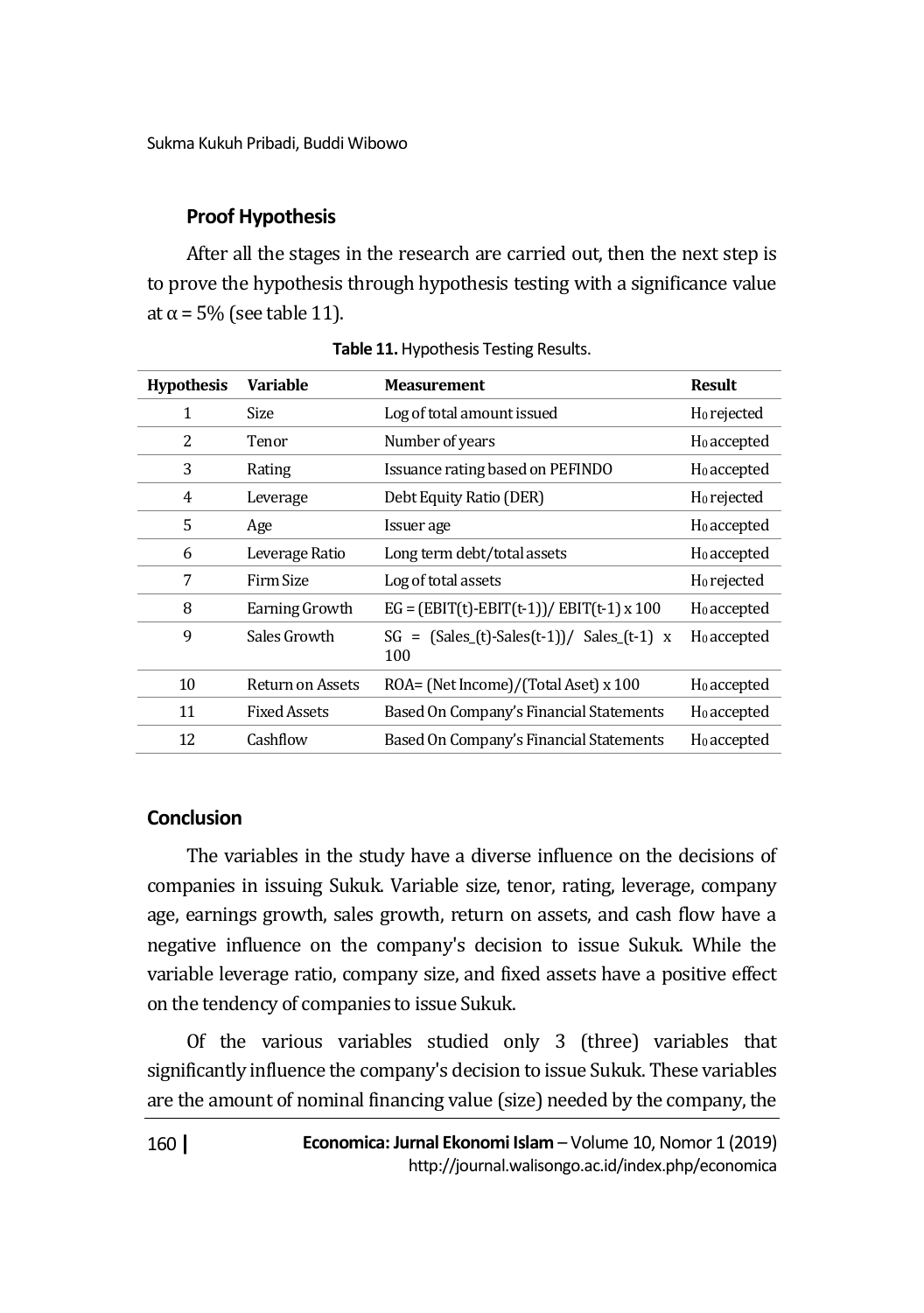value of the company's assets (company size) and the value of the company's Debt to Equity Ratio (DER).

In this study, the logit model proved to be the right model and was sufficient to explain the research data. The logit model can be accepted as a good estimator and can be used to predict the tendency of companies to issue Sukuk or bonds by considering the conditions and characteristics of the company. The logit model that was formed resulted in an estimated accuracy value of 87.6%.

The research range is only limited to 2013 until 2017 and only Sukuk and bonds circulate in the Indonesian Capital Market. The number of samples can be added by adding a sample of years of research and research countries. For further research it is necessary to conduct in-depth studies related to non-significant variables in this study and can be added with other independent variables that can influence the company's decision to issue Sukuk or bonds. In addition, further research can also be done by comparing or using other models so that the results of the research obtained are more comprehensive.

### **References**

- AAOIFI. 2003. Accounting, Auditing and Governance Standards for Islamic Financial Institutions. Bahrain: AAOIFI.
- ———. 2015. "Shari'ah Standards," 1262.
- Arena, Matteo P., and John S. Howe. 2009. "Takeover Exposure, Agency, and the Choice between Private and Public Debt." Journal of Financial Research 32 (2): 199–230. https://doi.org/10.1111/j.1475- 6803.2009.01248.x.
- Azmat, Saad, Michael Skully, and Kym Brown. 2014. "Issuer's Choice of Islamic Bond Type." Pacific Basin Finance Journal 28: 122–35. https://doi.org/10.1016/j.pacfin.2013.08.008.
- Brigham, and Houston. 2012. Dasar-Dasar Manajemen Keuangan Edisi V. Jakarta: Salemba Empat.

**|** 161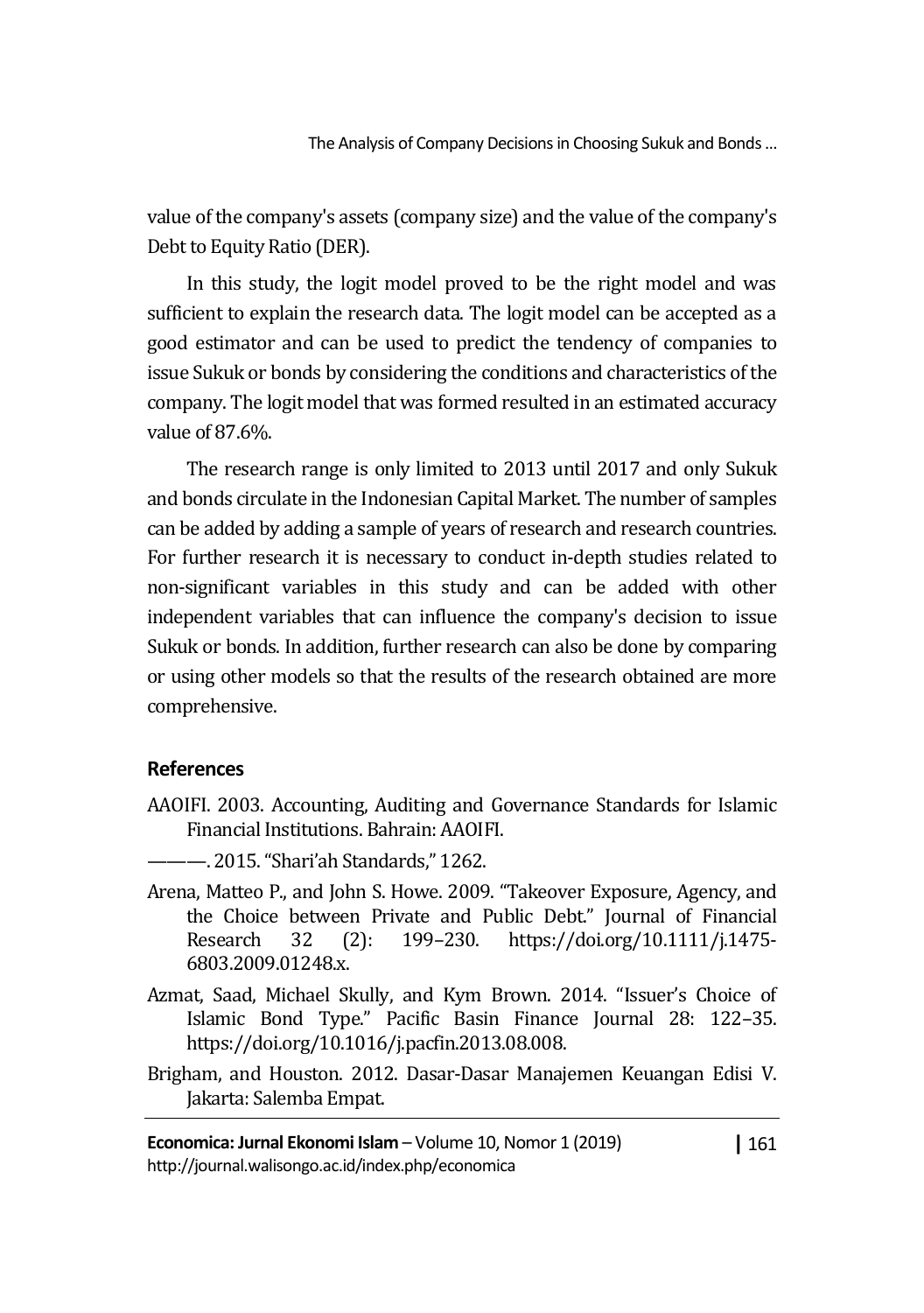- Carey, Mark, Mitch Post, and Steven A. Sharpe. 1998. "Does Corporate Lending by Banks and Finance Companies Differ? Evidence on Specialization in Private Debt Contracting." Journal of Finance 53 (3): 845–78. https://doi.org/10.1111/0022-1082.00037.
- Denis, David J., and Vassil T. Mihov. 2003. "The Choice among Bank Debt, Non-Bank Private Debt, and Public Debt: Evidence from New Corporate Borrowings." Journal of Financial Economics 70 (1): 3–28. https://doi.org/10.1016/S0304-405X(03)00140-5.
- Dewan Syariah Nasional. 2003. "Pasar Modal Dan Pedoman Umum Penerapan Prinsip Syariah Di Bidang Pasar Modal," 1–8.
- Grassa, Rihab, and Hela Miniaoui. 2018. "Corporate Choice between Conventional Bond and Sukuk Issuance Evidence from GCC Countries." Research in International Business and Finance 45 (July): 454–66. https://doi.org/10.1016/j.ribaf.2017.07.179.
- Hanafi, Mamduh M., and Abdul Halim. 2012. Analisis Laporan Keuangan Edisi 4. Yogyakarta: UPP STIM YPKN.
- Harjito, Agus, and S. U Martono. 2005. Manajemen Keuangan. 2nd ed. Yogyakarta: Penerbit Ekonisia Kampus Fakultas Ekonomi UII.
- Indonesian Bond Pricing Agency. 2017. "Bond Information and Pricing Services." 2017. http://newbips.ibpa.co.id/Information/HistoricalPriceYield/Corporate Bond/Series.aspx.
- Johnson, Shane A. 1997. "An Empirical Analysis of the Determinants of Corporate Debt Ownership Structure." The Journal of Financial and Quantitative Analysis 32 (1): 47. https://doi.org/10.2307/2331316.
- Lin, Chen, Yue Ma, Paul Malatesta, and Yuhai Xuan. 2013. "Corporate Ownership Structure and the Choice between Bank Debt and Public Debt." Journal of Financial Economics 109 (2): 517–34. https://doi.org/10.1016/j.jfineco.2013.03.006.
- Mohamed, Hisham Hanifa, Mansur Masih, and Obiyathulla I. Bacha. 2015. "Why Do Issuers Issue Sukuk or Conventional Bond? Evidence from Malaysian Listed Firms Using Partial Adjustment Models." Pacific Basin Finance Journal 34: 233–52. https://doi.org/10.1016/j.pacfin.2015.02.004.